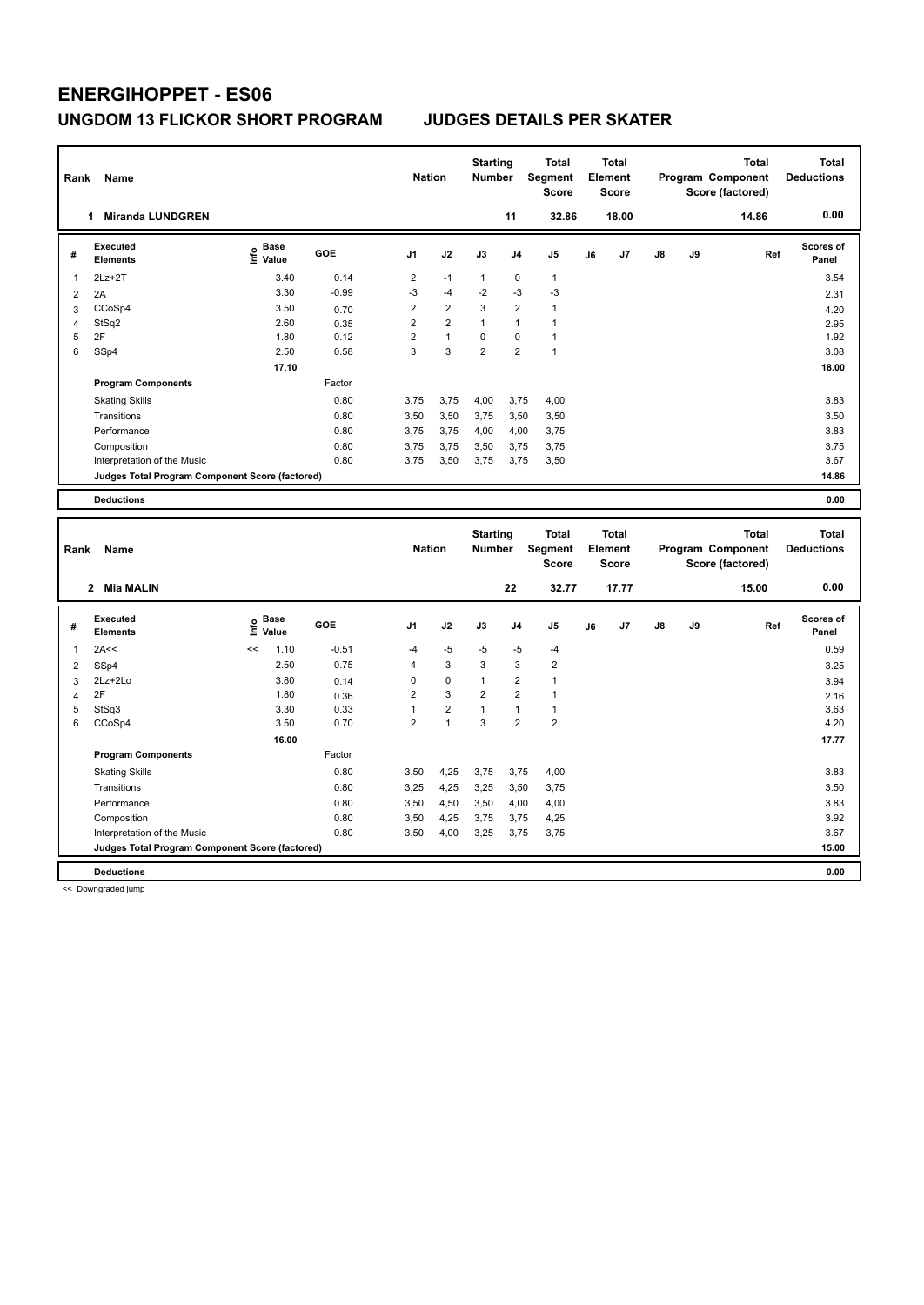| Rank           | Name<br><b>Babeth HANSSON-ÖSTERGAARD</b><br>3   | <b>Nation</b> |                      | <b>Starting</b><br><b>Number</b> | 15             | <b>Total</b><br>Segment<br><b>Score</b><br>32.08 |                | <b>Total</b><br>Element<br><b>Score</b><br>16.58 |                         |    | <b>Total</b><br>Program Component<br>Score (factored)<br>16.00 | Total<br><b>Deductions</b><br>0.50 |    |     |                    |
|----------------|-------------------------------------------------|---------------|----------------------|----------------------------------|----------------|--------------------------------------------------|----------------|--------------------------------------------------|-------------------------|----|----------------------------------------------------------------|------------------------------------|----|-----|--------------------|
| #              | Executed<br><b>Elements</b>                     | Info          | <b>Base</b><br>Value | GOE                              | J <sub>1</sub> | J2                                               | J3             | J <sub>4</sub>                                   | J <sub>5</sub>          | J6 | J7                                                             | $\mathsf{J}8$                      | J9 | Ref | Scores of<br>Panel |
| 1              | CCoSp3                                          |               | 3.00                 | 1.20                             | 4              | $\overline{4}$                                   | 4              | $\overline{4}$                                   | $\overline{\mathbf{c}}$ |    |                                                                |                                    |    |     | 4.20               |
| 2              | StSq2                                           |               | 2.60                 | 0.52                             | $\overline{2}$ | 3                                                | $\overline{2}$ | $\overline{2}$                                   | $\mathbf{1}$            |    |                                                                |                                    |    |     | 3.12               |
| 3              | 2F                                              |               | 1.80                 | 0.00                             | $-1$           | $\mathbf{1}$                                     | $\mathbf 0$    | $\mathbf 0$                                      | $\pmb{0}$               |    |                                                                |                                    |    |     | 1.80               |
| $\overline{4}$ | 2A<<                                            | <<            | 1.10                 | $-0.55$                          | $-5$           | $-5$                                             | $-5$           | $-5$                                             | $-5$                    |    |                                                                |                                    |    |     | 0.55               |
| 5              | SSp4                                            |               | 2.50                 | 0.75                             | 3              | 3                                                | 3              | 3                                                | $\mathbf{1}$            |    |                                                                |                                    |    |     | 3.25               |
| 6              | 2Lz+2Lo                                         |               | 3.80                 | $-0.14$                          | $-1$           | $-1$                                             | $-1$           | $\mathbf 0$                                      | $\mathbf 0$             |    |                                                                |                                    |    |     | 3.66               |
|                |                                                 |               | 14.80                |                                  |                |                                                  |                |                                                  |                         |    |                                                                |                                    |    |     | 16.58              |
|                | <b>Program Components</b>                       |               |                      | Factor                           |                |                                                  |                |                                                  |                         |    |                                                                |                                    |    |     |                    |
|                | <b>Skating Skills</b>                           |               |                      | 0.80                             | 3,50           | 4,25                                             | 4,00           | 4,00                                             | 3,75                    |    |                                                                |                                    |    |     | 3.92               |
|                | Transitions                                     |               |                      | 0.80                             | 3,50           | 4,00                                             | 3,50           | 4,25                                             | 3,50                    |    |                                                                |                                    |    |     | 3.67               |
|                | Performance                                     |               |                      | 0.80                             | 4,00           | 4,75                                             | 4,25           | 4,50                                             | 3,50                    |    |                                                                |                                    |    |     | 4.25               |
|                | Composition                                     |               |                      | 0.80                             | 4,00           | 4,50                                             | 4,00           | 4,25                                             | 3,75                    |    |                                                                |                                    |    |     | 4.08               |
|                | Interpretation of the Music                     |               |                      | 0.80                             | 4,00           | 4,50                                             | 3,75           | 4,50                                             | 3,75                    |    |                                                                |                                    |    |     | 4.08               |
|                | Judges Total Program Component Score (factored) |               |                      |                                  |                |                                                  |                |                                                  |                         |    |                                                                |                                    |    |     | 16.00              |
|                | <b>Deductions</b>                               |               | Falls:               | $-0.50$                          |                |                                                  |                |                                                  |                         |    |                                                                |                                    |    |     | $-0.50$            |

<< Downgraded jump ! Not clear edge

| Rank | Name                                            | <b>Nation</b> |               | <b>Starting</b><br><b>Number</b> |                | <b>Total</b><br>Segment<br><b>Score</b> |                | <b>Total</b><br>Element<br><b>Score</b> |                |    | <b>Total</b><br>Program Component<br>Score (factored) | <b>Total</b><br><b>Deductions</b> |    |       |                           |
|------|-------------------------------------------------|---------------|---------------|----------------------------------|----------------|-----------------------------------------|----------------|-----------------------------------------|----------------|----|-------------------------------------------------------|-----------------------------------|----|-------|---------------------------|
|      | 4 Leona LANNESKOG                               |               |               |                                  |                |                                         |                | 1                                       | 30.76          |    | 16.34                                                 |                                   |    | 14.92 | 0.50                      |
| #    | <b>Executed</b><br><b>Elements</b>              | ١nfo          | Base<br>Value | GOE                              | J <sub>1</sub> | J2                                      | J3             | J <sub>4</sub>                          | J <sub>5</sub> | J6 | J7                                                    | J8                                | J9 | Ref   | <b>Scores of</b><br>Panel |
| 1    | 2A<<                                            | <<            | 1.10          | $-0.55$                          | $-5$           | $-5$                                    | $-5$           | $-5$                                    | $-5$           |    |                                                       |                                   |    |       | 0.55                      |
| 2    | $2Lz+2T$                                        |               | 3.40          | 0.21                             | $\overline{2}$ | $\mathbf{1}$                            | $\mathbf{1}$   | $\mathbf{1}$                            | 1              |    |                                                       |                                   |    |       | 3.61                      |
| 3    | LSp3                                            |               | 2.40          | 0.56                             | 3              | 3                                       | $\overline{2}$ | $\mathbf{1}$                            | $\overline{2}$ |    |                                                       |                                   |    |       | 2.96                      |
| 4    | 2F                                              |               | 1.80          | 0.24                             | 2              | $\overline{2}$                          | 1              | $\mathbf{1}$                            | 1              |    |                                                       |                                   |    |       | 2.04                      |
| 5    | StSq2                                           |               | 2.60          | 0.61                             | $\overline{2}$ | 3                                       | $-1$           | $\overline{2}$                          | 3              |    |                                                       |                                   |    |       | 3.21                      |
| 6    | CCoSp4                                          |               | 3.50          | 0.47                             | $\overline{2}$ | 3                                       | $\overline{1}$ | $\mathbf 0$                             | $\mathbf{1}$   |    |                                                       |                                   |    |       | 3.97                      |
|      |                                                 |               | 14.80         |                                  |                |                                         |                |                                         |                |    |                                                       |                                   |    |       | 16.34                     |
|      | <b>Program Components</b>                       |               |               | Factor                           |                |                                         |                |                                         |                |    |                                                       |                                   |    |       |                           |
|      | <b>Skating Skills</b>                           |               |               | 0.80                             | 3,75           | 4,25                                    | 3,25           | 3,50                                    | 4,00           |    |                                                       |                                   |    |       | 3.75                      |
|      | Transitions                                     |               |               | 0.80                             | 4,25           | 3,75                                    | 3,00           | 3,25                                    | 3,75           |    |                                                       |                                   |    |       | 3.58                      |
|      | Performance                                     |               |               | 0.80                             | 4,00           | 4,50                                    | 3,25           | 3,50                                    | 4,00           |    |                                                       |                                   |    |       | 3.83                      |
|      | Composition                                     |               |               | 0.80                             | 4,00           | 4,00                                    | 3,50           | 3,50                                    | 4,25           |    |                                                       |                                   |    |       | 3.83                      |
|      | Interpretation of the Music                     |               |               | 0.80                             | 4,00           | 4,25                                    | 3,00           | 3,25                                    | 3,75           |    |                                                       |                                   |    |       | 3.67                      |
|      | Judges Total Program Component Score (factored) |               |               |                                  |                |                                         |                |                                         |                |    |                                                       | 14.92                             |    |       |                           |
|      | <b>Deductions</b>                               |               | Falls:        | $-0.50$                          |                |                                         |                |                                         |                |    |                                                       |                                   |    |       | $-0.50$                   |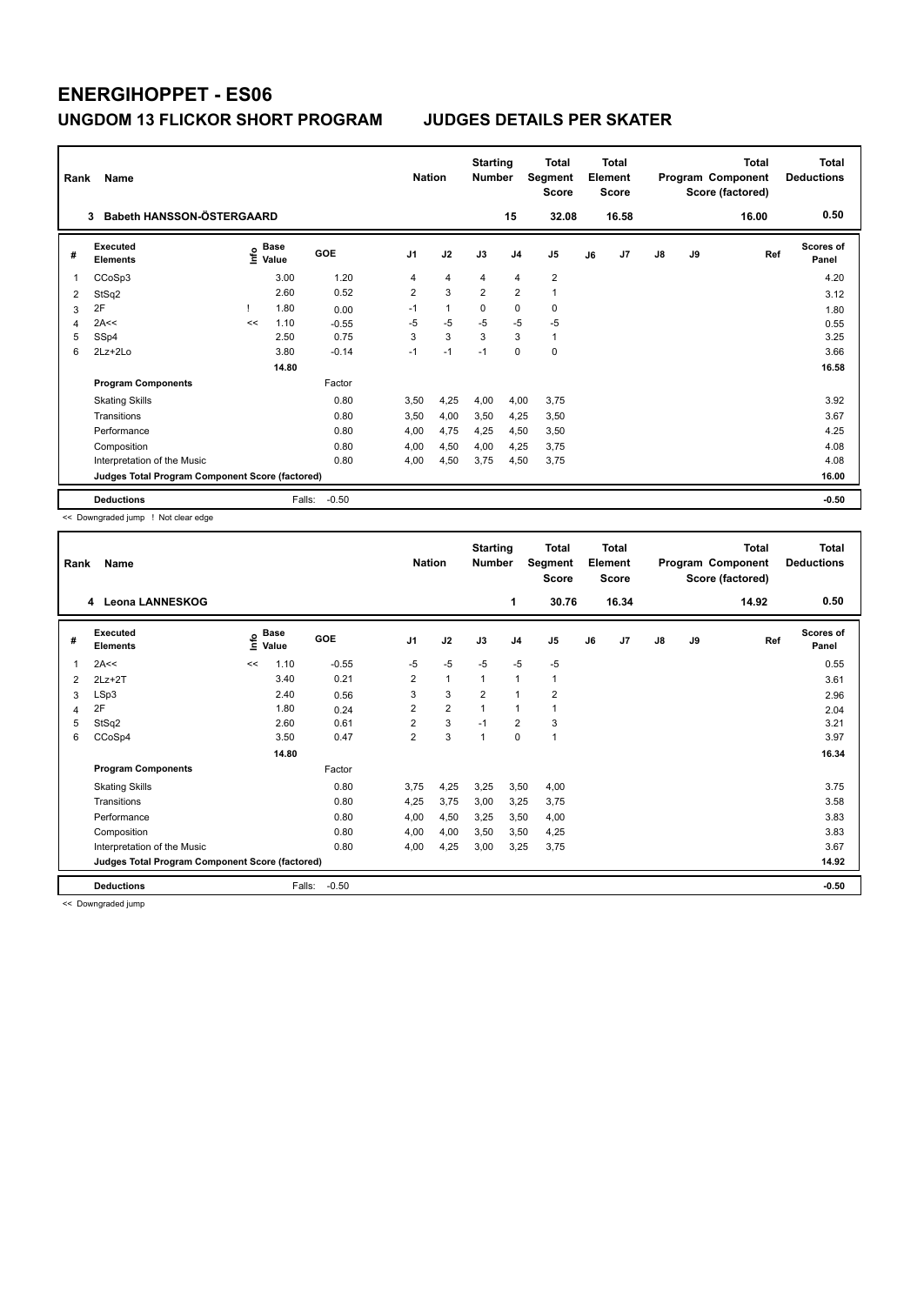| Rank   | Name                                            |                     |                 | <b>Nation</b>     |                         | <b>Starting</b><br><b>Number</b> |                      | <b>Total</b><br>Segment<br><b>Score</b> |    | <b>Total</b><br>Element<br><b>Score</b> |    |    | <b>Total</b><br>Program Component<br>Score (factored) | <b>Total</b><br><b>Deductions</b> |
|--------|-------------------------------------------------|---------------------|-----------------|-------------------|-------------------------|----------------------------------|----------------------|-----------------------------------------|----|-----------------------------------------|----|----|-------------------------------------------------------|-----------------------------------|
|        | 5 Tyra BERGLUND                                 |                     |                 |                   |                         |                                  | 5                    | 29.80                                   |    | 15.50                                   |    |    | 14.80                                                 | 0.50                              |
| #      | <b>Executed</b><br><b>Elements</b>              | Base<br>۴ů<br>Value | GOE             | J <sub>1</sub>    | J2                      | J3                               | J <sub>4</sub>       | J5                                      | J6 | J7                                      | J8 | J9 | Ref                                                   | <b>Scores of</b><br>Panel         |
| 1      | 2Lz                                             | 2.10                | 0.21            | 3                 | $\mathbf{1}$            | $\mathbf{1}$                     | $\mathbf{1}$         | $\mathbf{1}$                            |    |                                         |    |    |                                                       | 2.31                              |
| 2      | 2A                                              | 3.30                | $-1.65$         | $-5$              | $-5$                    | $-5$                             | $-5$                 | $-5$                                    |    |                                         |    |    |                                                       | 1.65                              |
| 3      | CCoSp4                                          | 3.50                | 0.23            | 0                 | $\mathbf{1}$            | $\mathbf{1}$                     | $\mathbf 0$          | $\mathbf{1}$                            |    |                                         |    |    |                                                       | 3.73                              |
| 4      | StSq2                                           | 2.60                | 0.43            | $\overline{c}$    | $\mathbf 0$             | $\overline{2}$                   | $\overline{2}$       | $\mathbf{1}$                            |    |                                         |    |    |                                                       | 3.03                              |
| 5      | $2F+2T$                                         | 3.10                | 0.36            | $\overline{2}$    | $\overline{2}$          | $\overline{2}$                   | $\overline{2}$       | $\overline{2}$                          |    |                                         |    |    |                                                       | 3.46                              |
| 6      | <b>SSpB</b>                                     | 1.10                | 0.22            | $\overline{2}$    | 3                       | $\overline{2}$                   | $\overline{2}$       | $\overline{2}$                          |    |                                         |    |    |                                                       | 1.32                              |
|        |                                                 | 15.70               |                 |                   |                         |                                  |                      |                                         |    |                                         |    |    |                                                       | 15.50                             |
|        | <b>Program Components</b>                       |                     | Factor          |                   |                         |                                  |                      |                                         |    |                                         |    |    |                                                       |                                   |
|        | <b>Skating Skills</b>                           |                     | 0.80            | 4,00              | 3,75                    | 4,00                             | 3,75                 | 4,00                                    |    |                                         |    |    |                                                       | 3.92                              |
|        | Transitions                                     |                     | 0.80            | 3,75              | 3,25                    | 3,50                             | 3,50                 | 3,50                                    |    |                                         |    |    |                                                       | 3.50                              |
|        | Performance                                     |                     | 0.80            | 3,50              | 3,75                    | 4,00                             | 4,00                 | 3,75                                    |    |                                         |    |    |                                                       | 3.83                              |
|        | Composition                                     |                     | 0.80            | 3,50              | 3,50                    | 3,75                             | 3,50                 | 4,00                                    |    |                                         |    |    |                                                       | 3.58                              |
|        | Interpretation of the Music                     |                     | 0.80            | 3,75              | 4,00                    | 3,75                             | 3,50                 | 3,50                                    |    |                                         |    |    |                                                       | 3.67                              |
|        | Judges Total Program Component Score (factored) |                     |                 |                   |                         |                                  |                      |                                         |    |                                         |    |    |                                                       | 14.80                             |
|        | <b>Deductions</b>                               | Falls:              | $-0.50$         |                   |                         |                                  |                      |                                         |    |                                         |    |    |                                                       | $-0.50$                           |
|        |                                                 |                     |                 |                   |                         |                                  |                      |                                         |    |                                         |    |    |                                                       |                                   |
|        |                                                 |                     |                 |                   |                         |                                  |                      |                                         |    |                                         |    |    |                                                       |                                   |
| Rank   | Name                                            |                     |                 | <b>Nation</b>     |                         | <b>Starting</b><br><b>Number</b> |                      | <b>Total</b><br>Segment<br><b>Score</b> |    | <b>Total</b><br>Element<br><b>Score</b> |    |    | <b>Total</b><br>Program Component<br>Score (factored) | <b>Total</b><br><b>Deductions</b> |
|        | 6 Cassandra LAGERMAN                            |                     |                 |                   |                         |                                  | 25                   | 29.39                                   |    | 15.59                                   |    |    | 13.80                                                 | 0.00                              |
| #      | <b>Executed</b><br><b>Elements</b>              |                     | GOE             | J <sub>1</sub>    | J2                      | J3                               | J <sub>4</sub>       | J5                                      | J6 | J7                                      | J8 | J9 | Ref                                                   | Scores of<br>Panel                |
|        |                                                 | $rac{e}{E}$ Base    |                 |                   |                         |                                  |                      |                                         |    |                                         |    |    |                                                       |                                   |
| 1      | $2F+2T$                                         | 3.10                | 0.24            | $\overline{2}$    | $\overline{2}$          | $\mathbf{1}$                     | $\pmb{0}$            | $\mathbf{1}$                            |    |                                         |    |    |                                                       | 3.34                              |
| 2      | 2A<<                                            | 1.10<br><<          | $-0.55$         | $-5$              | $-5$                    | $-5$                             | $-5$                 | $-5$                                    |    |                                         |    |    |                                                       | 0.55                              |
| 3      | StSq2                                           | 2.60                | 0.35            | $\overline{2}$    | $\overline{\mathbf{c}}$ | 1                                | $-1$                 | $\mathbf{1}$                            |    |                                         |    |    |                                                       | 2.95                              |
| 4      | CCoSp4                                          | 3.50                | 0.70            | $\overline{c}$    | 3                       | $\overline{\mathbf{c}}$          | $\mathbf{1}$         | $\overline{2}$                          |    |                                         |    |    |                                                       | 4.20                              |
| 5<br>6 | 2Lz                                             | 2.10<br>2.40        | 0.21<br>$-0.16$ | $\mathbf{1}$<br>0 | 3<br>$-2$               | $\mathbf{1}$<br>$-1$             | $\mathbf{1}$<br>$-1$ | $\mathbf{1}$<br>$\mathbf{1}$            |    |                                         |    |    |                                                       | 2.31<br>2.24                      |
|        | LSp3                                            |                     |                 |                   |                         |                                  |                      |                                         |    |                                         |    |    |                                                       |                                   |
|        | <b>Program Components</b>                       | 14.80               | Factor          |                   |                         |                                  |                      |                                         |    |                                         |    |    |                                                       | 15.59                             |
|        | <b>Skating Skills</b>                           |                     | 0.80            | 3,50              | 4,00                    | 3,50                             | 3,25                 | 3,75                                    |    |                                         |    |    |                                                       | 3.58                              |
|        | Transitions                                     |                     | 0.80            | 3,25              | 3,25                    | 3,00                             | 2,75                 | 3,50                                    |    |                                         |    |    |                                                       | 3.17                              |
|        | Performance                                     |                     | 0.80            | 3,50              | 3,75                    | 3,25                             | 3,50                 | 3,75                                    |    |                                         |    |    |                                                       | 3.58                              |
|        | Composition                                     |                     | 0.80            | 3,50              | 3,50                    | 3,50                             | 3,25                 | 4,00                                    |    |                                         |    |    |                                                       | 3.50                              |
|        | Interpretation of the Music                     |                     | 0.80            | 3,50              | 4,00                    | 3,00                             | 3,00                 | 3,75                                    |    |                                         |    |    |                                                       | 3.42                              |
|        | Judges Total Program Component Score (factored) |                     |                 |                   |                         |                                  |                      |                                         |    |                                         |    |    |                                                       | 13.80                             |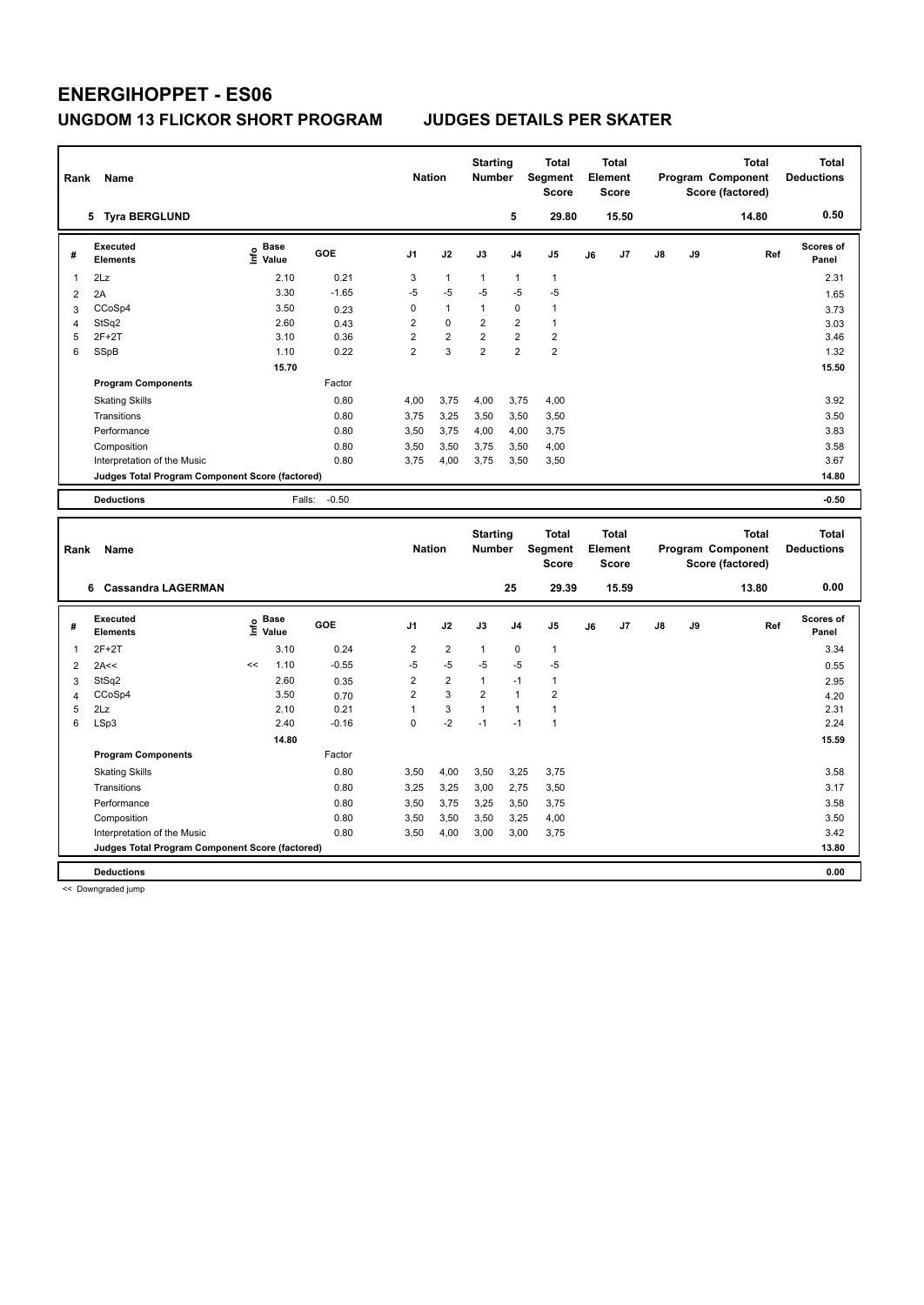| Rank | Name                                            | <b>Nation</b> |                      | <b>Starting</b><br><b>Number</b> |                | <b>Total</b><br>Segment<br><b>Score</b> |                | <b>Total</b><br>Element<br><b>Score</b> |                |    | <b>Total</b><br>Program Component<br>Score (factored) | <b>Total</b><br><b>Deductions</b> |    |       |                           |
|------|-------------------------------------------------|---------------|----------------------|----------------------------------|----------------|-----------------------------------------|----------------|-----------------------------------------|----------------|----|-------------------------------------------------------|-----------------------------------|----|-------|---------------------------|
|      | <b>Nina FREDRIKSSON</b><br>7                    |               |                      |                                  |                |                                         |                | 9                                       | 29.29          |    | 14.57                                                 |                                   |    | 14.72 | 0.00                      |
| #    | <b>Executed</b><br><b>Elements</b>              | ١nfo          | <b>Base</b><br>Value | <b>GOE</b>                       | J <sub>1</sub> | J2                                      | J3             | J <sub>4</sub>                          | J5             | J6 | J7                                                    | $\mathsf{J}8$                     | J9 | Ref   | <b>Scores of</b><br>Panel |
|      | 2Lz                                             |               | 2.10                 | 0.42                             | 3              | $\overline{1}$                          | $\overline{2}$ | $\overline{2}$                          | $\overline{2}$ |    |                                                       |                                   |    |       | 2.52                      |
| 2    | 2A                                              |               | 3.30                 | $-0.77$                          | $-2$           | $-2$                                    | $-2$           | $-3$                                    | $-3$           |    |                                                       |                                   |    |       | 2.53                      |
| 3    | CCoSp2                                          |               | 2.50                 | 0.42                             | 1              | $\overline{2}$                          | $\overline{2}$ | $\overline{2}$                          | $\mathbf{1}$   |    |                                                       |                                   |    |       | 2.92                      |
| 4    | 2F+1T*                                          | -1            | 1.80                 | $-0.90$                          | $-5$           | $-5$                                    | $-5$           | $-5$                                    | $-5$           |    |                                                       |                                   |    |       | 0.90                      |
| 5    | StSq2                                           |               | 2.60                 | 0.35                             | 1              | $\overline{2}$                          | $\overline{2}$ | $\overline{1}$                          | $\mathbf{1}$   |    |                                                       |                                   |    |       | 2.95                      |
| 6    | SSp4                                            |               | 2.50                 | 0.25                             | $\overline{2}$ | 1                                       | 1              | $\overline{1}$                          | 1              |    |                                                       |                                   |    |       | 2.75                      |
|      |                                                 |               | 14.80                |                                  |                |                                         |                |                                         |                |    |                                                       |                                   |    |       | 14.57                     |
|      | <b>Program Components</b>                       |               |                      | Factor                           |                |                                         |                |                                         |                |    |                                                       |                                   |    |       |                           |
|      | <b>Skating Skills</b>                           |               |                      | 0.80                             | 3.50           | 4,25                                    | 3,50           | 4,25                                    | 4,25           |    |                                                       |                                   |    |       | 4.00                      |
|      | Transitions                                     |               |                      | 0.80                             | 3,25           | 4,50                                    | 3,25           | 3,75                                    | 3,50           |    |                                                       |                                   |    |       | 3.50                      |
|      | Performance                                     |               |                      | 0.80                             | 3.25           | 4,00                                    | 3,50           | 3,50                                    | 3,75           |    |                                                       |                                   |    |       | 3.58                      |
|      | Composition                                     |               |                      | 0.80                             | 3,50           | 4,75                                    | 3,75           | 3,75                                    | 4,00           |    |                                                       |                                   |    |       | 3.83                      |
|      | Interpretation of the Music                     |               |                      | 0.80                             | 3,50           | 4,50                                    | 3,25           | 3,50                                    | 3,50           |    |                                                       |                                   |    |       | 3.50                      |
|      | Judges Total Program Component Score (factored) |               |                      |                                  |                |                                         |                |                                         |                |    |                                                       |                                   |    |       | 14.72                     |
|      | <b>Deductions</b>                               |               |                      |                                  |                |                                         |                |                                         |                |    |                                                       |                                   |    |       | 0.00                      |

\* Invalid element ! Not clear edge

| Rank | Name<br><b>Clara ALDERGREN</b><br>8             |      |                      |            |                | <b>Nation</b>  | <b>Starting</b><br><b>Number</b> |                | <b>Total</b><br>Segment<br><b>Score</b> |    | <b>Total</b><br>Element<br><b>Score</b> |    |    | <b>Total</b><br>Program Component<br>Score (factored) | <b>Total</b><br><b>Deductions</b> |
|------|-------------------------------------------------|------|----------------------|------------|----------------|----------------|----------------------------------|----------------|-----------------------------------------|----|-----------------------------------------|----|----|-------------------------------------------------------|-----------------------------------|
|      |                                                 |      |                      |            |                |                |                                  | 8              | 29.08                                   |    | 14.90                                   |    |    | 14.18                                                 | 0.00                              |
| #    | Executed<br><b>Elements</b>                     | ١nf٥ | <b>Base</b><br>Value | <b>GOE</b> | J <sub>1</sub> | J2             | J3                               | J <sub>4</sub> | J <sub>5</sub>                          | J6 | J <sub>7</sub>                          | J8 | J9 | Ref                                                   | <b>Scores of</b><br>Panel         |
| 1    | 2Lz                                             |      | 2.10                 | 0.00       | $-1$           | 0              | 0                                | 0              | 1                                       |    |                                         |    |    |                                                       | 2.10                              |
| 2    | 2A<<                                            | <<   | 1.10                 | $-0.55$    | $-4$           | $-5$           | $-5$                             | $-5$           | $-5$                                    |    |                                         |    |    |                                                       | 0.55                              |
| 3    | CCoSp4                                          |      | 3.50                 | 0.93       | 2              | 3              | 3                                | 3              | 1                                       |    |                                         |    |    |                                                       | 4.43                              |
| 4    | StSq1                                           |      | 1.80                 | 0.24       | 1              | $\overline{2}$ | 1                                | $\overline{2}$ | 0                                       |    |                                         |    |    |                                                       | 2.04                              |
| 5    | $2F+2T$                                         |      | 3.10                 | $-0.24$    | $-2$           | $-2$           | $-1$                             | $-1$           | 0                                       |    |                                         |    |    |                                                       | 2.86                              |
| 6    | SSp4                                            |      | 2.50                 | 0.42       | $\overline{2}$ | $\mathbf 1$    | $\overline{\mathbf{c}}$          | $\overline{2}$ | 1                                       |    |                                         |    |    |                                                       | 2.92                              |
|      |                                                 |      | 14.10                |            |                |                |                                  |                |                                         |    |                                         |    |    |                                                       | 14.90                             |
|      | <b>Program Components</b>                       |      |                      | Factor     |                |                |                                  |                |                                         |    |                                         |    |    |                                                       |                                   |
|      | <b>Skating Skills</b>                           |      |                      | 0.80       | 3.50           | 4,00           | 3,50                             | 3,50           | 3.50                                    |    |                                         |    |    |                                                       | 3.50                              |
|      | Transitions                                     |      |                      | 0.80       | 3,25           | 3,50           | 3,25                             | 3,75           | 3,25                                    |    |                                         |    |    |                                                       | 3.33                              |
|      | Performance                                     |      |                      | 0.80       | 3.75           | 4,50           | 3.50                             | 4,00           | 3,25                                    |    |                                         |    |    |                                                       | 3.75                              |
|      | Composition                                     |      |                      | 0.80       | 3,50           | 4,00           | 3,25                             | 3,75           | 3,50                                    |    |                                         |    |    |                                                       | 3.58                              |
|      | Interpretation of the Music                     |      |                      | 0.80       | 3.75           | 4,50           | 3,00                             | 4,00           | 3,00                                    |    |                                         |    |    |                                                       | 3.58                              |
|      | Judges Total Program Component Score (factored) |      |                      |            |                |                |                                  |                |                                         |    |                                         |    |    |                                                       | 14.18                             |
|      | <b>Deductions</b>                               |      |                      |            |                |                |                                  |                |                                         |    |                                         |    |    |                                                       | 0.00                              |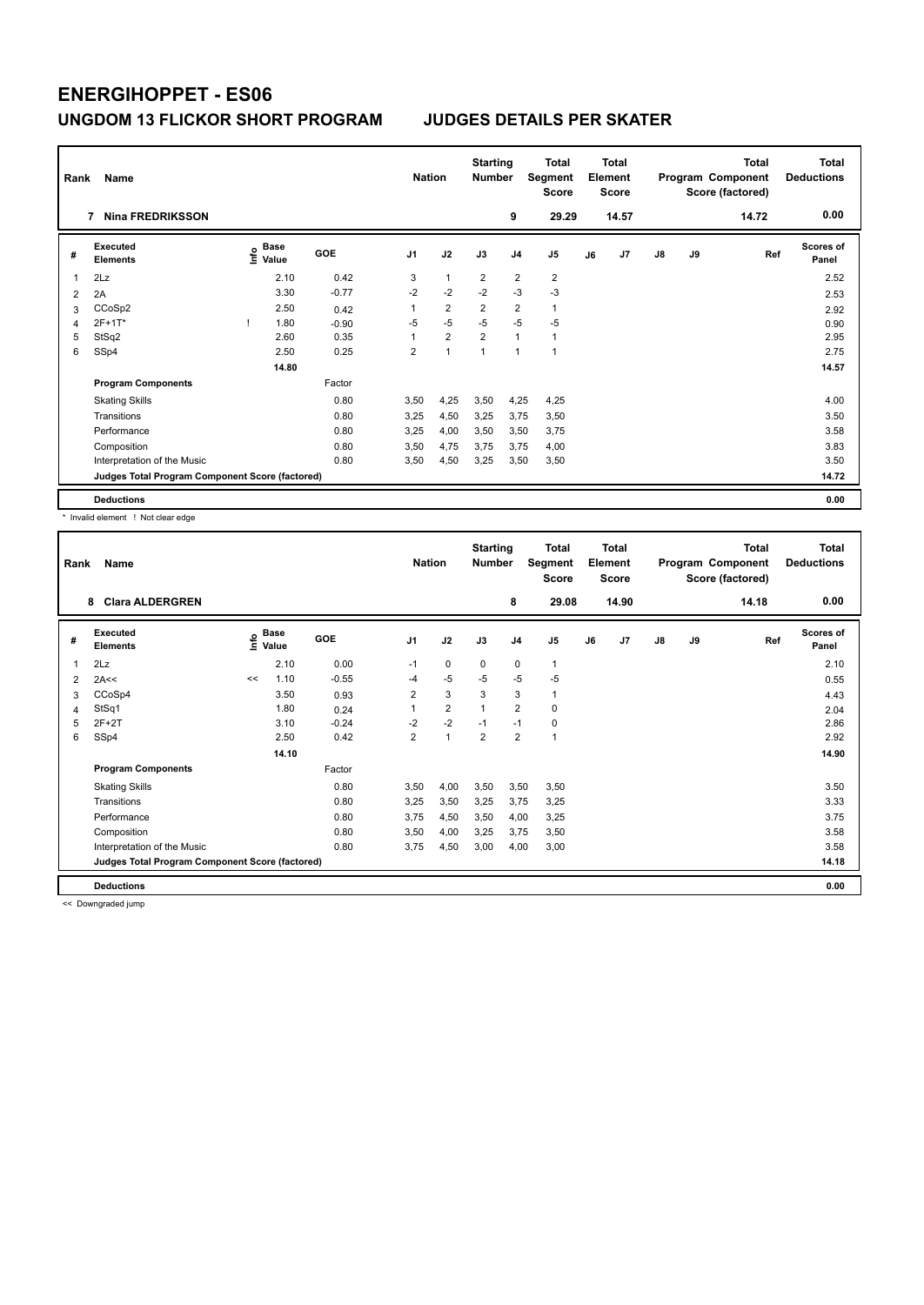| Rank | Name<br><b>Julia JOHANSSON</b><br>9             |      |                 |         | <b>Nation</b>  |                | <b>Starting</b><br><b>Number</b> | 19             | <b>Total</b><br>Segment<br><b>Score</b><br>28.81 |    | <b>Total</b><br>Element<br><b>Score</b><br>14.81 |               |           | <b>Total</b><br>Program Component<br>Score (factored)<br>16.00 | <b>Total</b><br><b>Deductions</b><br>2.00 |
|------|-------------------------------------------------|------|-----------------|---------|----------------|----------------|----------------------------------|----------------|--------------------------------------------------|----|--------------------------------------------------|---------------|-----------|----------------------------------------------------------------|-------------------------------------------|
| #    | <b>Executed</b><br><b>Elements</b>              | lnfo | Base<br>Value   | GOE     | J <sub>1</sub> | J2             | J3                               | J <sub>4</sub> | J5                                               | J6 | J7                                               | $\mathsf{J}8$ | <b>J9</b> | Ref                                                            | <b>Scores of</b><br>Panel                 |
| 1    | 2A<<                                            | <<   | 1.10            | $-0.55$ | $-5$           | $-5$           | $-5$                             | $-5$           | $-5$                                             |    |                                                  |               |           |                                                                | 0.55                                      |
| 2    | $2Lz+2T$                                        |      | 3.40            | 0.28    | $\overline{2}$ | $\mathbf{1}$   | $\overline{1}$                   | $\overline{1}$ | $\overline{2}$                                   |    |                                                  |               |           |                                                                | 3.68                                      |
| 3    | LSp3                                            |      | 2.40            | 0.40    | $\overline{2}$ | $\overline{2}$ | $\overline{2}$                   | 1              | 1                                                |    |                                                  |               |           |                                                                | 2.80                                      |
| 4    | StSq2                                           |      | 2.60            | 0.43    | 1              | $\overline{2}$ | $\overline{1}$                   | $\overline{2}$ | 3                                                |    |                                                  |               |           |                                                                | 3.03                                      |
| 5    | 2F                                              |      | 1.80            | $-0.90$ | $-5$           | $-5$           | $-5$                             | $-5$           | $-5$                                             |    |                                                  |               |           |                                                                | 0.90                                      |
| 6    | CCoSp4                                          |      | 3.50            | 0.35    | $\overline{2}$ | 1              | 1                                | $\mathbf 0$    | $\mathbf{1}$                                     |    |                                                  |               |           |                                                                | 3.85                                      |
|      |                                                 |      | 14.80           |         |                |                |                                  |                |                                                  |    |                                                  |               |           |                                                                | 14.81                                     |
|      | <b>Program Components</b>                       |      |                 | Factor  |                |                |                                  |                |                                                  |    |                                                  |               |           |                                                                |                                           |
|      | <b>Skating Skills</b>                           |      |                 | 0.80    | 4,00           | 3.75           | 3,50                             | 3,75           | 4,25                                             |    |                                                  |               |           |                                                                | 3.83                                      |
|      | Transitions                                     |      |                 | 0.80    | 3.75           | 3,75           | 3,25                             | 4,00           | 3,75                                             |    |                                                  |               |           |                                                                | 3.75                                      |
|      | Performance                                     |      |                 | 0.80    | 4,00           | 4,25           | 3,50                             | 4,25           | 4,00                                             |    |                                                  |               |           |                                                                | 4.08                                      |
|      | Composition                                     |      |                 | 0.80    | 4,00           | 4,25           | 3,50                             | 4,25           | 4,25                                             |    |                                                  |               |           |                                                                | 4.17                                      |
|      | Interpretation of the Music                     |      |                 | 0.80    | 4.25           | 4,50           | 3,25                             | 4,50           | 3,75                                             |    |                                                  |               |           |                                                                | 4.17                                      |
|      | Judges Total Program Component Score (factored) |      |                 |         |                |                |                                  |                |                                                  |    |                                                  |               |           |                                                                | 16.00                                     |
|      | <b>Deductions</b>                               |      | Time violation: | $-1.00$ |                |                |                                  | Falls:         | $-1.00$                                          |    |                                                  |               |           |                                                                | $-2.00$                                   |

<< Downgraded jump

| Rank | Name                                            | <b>Nation</b> |                      | <b>Starting</b><br><b>Number</b> |                         | <b>Total</b><br>Segment<br>Score |                | <b>Total</b><br>Element<br><b>Score</b> |       |    | <b>Total</b><br>Program Component<br>Score (factored) | <b>Total</b><br><b>Deductions</b> |    |       |                           |
|------|-------------------------------------------------|---------------|----------------------|----------------------------------|-------------------------|----------------------------------|----------------|-----------------------------------------|-------|----|-------------------------------------------------------|-----------------------------------|----|-------|---------------------------|
|      | <b>Amanda RAGNEVI</b><br>10                     |               |                      |                                  |                         |                                  |                | 23                                      | 28.42 |    | 15.14                                                 |                                   |    | 13.28 | 0.00                      |
| #    | Executed<br><b>Elements</b>                     | ١nfo          | <b>Base</b><br>Value | <b>GOE</b>                       | J <sub>1</sub>          | J2                               | J3             | J <sub>4</sub>                          | J5    | J6 | J7                                                    | $\mathsf{J}8$                     | J9 | Ref   | <b>Scores of</b><br>Panel |
| 1    | 2F                                              |               | 1.80                 | 0.00                             | 0                       | $\overline{2}$                   | 0              | $\mathbf 0$                             | 0     |    |                                                       |                                   |    |       | 1.80                      |
| 2    | SSp3                                            |               | 2.10                 | 0.28                             | $\overline{\mathbf{c}}$ | 1                                | 3              | 1                                       | 1     |    |                                                       |                                   |    |       | 2.38                      |
| 3    | 2A<<                                            | <<            | 1.10                 | $-0.55$                          | $-4$                    | $-5$                             | $-5$           | $-5$                                    | $-5$  |    |                                                       |                                   |    |       | 0.55                      |
| 4    | 2Lz+2Lo                                         |               | 3.80                 | $-0.07$                          | 1                       | $-1$                             | $\mathbf 0$    | $\mathbf 0$                             | $-1$  |    |                                                       |                                   |    |       | 3.73                      |
| 5    | StSq2                                           |               | 2.60                 | 0.00                             | $\Omega$                | $\mathbf{1}$                     | $-1$           | 0                                       | 0     |    |                                                       |                                   |    |       | 2.60                      |
| 6    | CCoSp4                                          |               | 3.50                 | 0.58                             | $\overline{2}$          | $\overline{2}$                   | $\overline{2}$ | 1                                       | 1     |    |                                                       |                                   |    |       | 4.08                      |
|      |                                                 |               | 14.90                |                                  |                         |                                  |                |                                         |       |    |                                                       |                                   |    |       | 15.14                     |
|      | <b>Program Components</b>                       |               |                      | Factor                           |                         |                                  |                |                                         |       |    |                                                       |                                   |    |       |                           |
|      | <b>Skating Skills</b>                           |               |                      | 0.80                             | 3,50                    | 3,75                             | 3,50           | 3,25                                    | 3,50  |    |                                                       |                                   |    |       | 3.50                      |
|      | Transitions                                     |               |                      | 0.80                             | 3,25                    | 3,75                             | 3,00           | 3,25                                    | 3,00  |    |                                                       |                                   |    |       | 3.17                      |
|      | Performance                                     |               |                      | 0.80                             | 3,50                    | 4,00                             | 3,25           | 3,50                                    | 3,25  |    |                                                       |                                   |    |       | 3.42                      |
|      | Composition                                     |               |                      | 0.80                             | 3,50                    | 3,75                             | 3,25           | 2,75                                    | 3,50  |    |                                                       |                                   |    |       | 3.42                      |
|      | Interpretation of the Music                     |               |                      | 0.80                             | 3,25                    | 4,00                             | 3,00           | 3,00                                    | 3,00  |    |                                                       |                                   |    |       | 3.08                      |
|      | Judges Total Program Component Score (factored) |               |                      |                                  |                         |                                  |                |                                         |       |    |                                                       |                                   |    |       | 13.28                     |
|      | <b>Deductions</b>                               |               |                      |                                  |                         |                                  |                |                                         |       |    |                                                       |                                   |    |       | 0.00                      |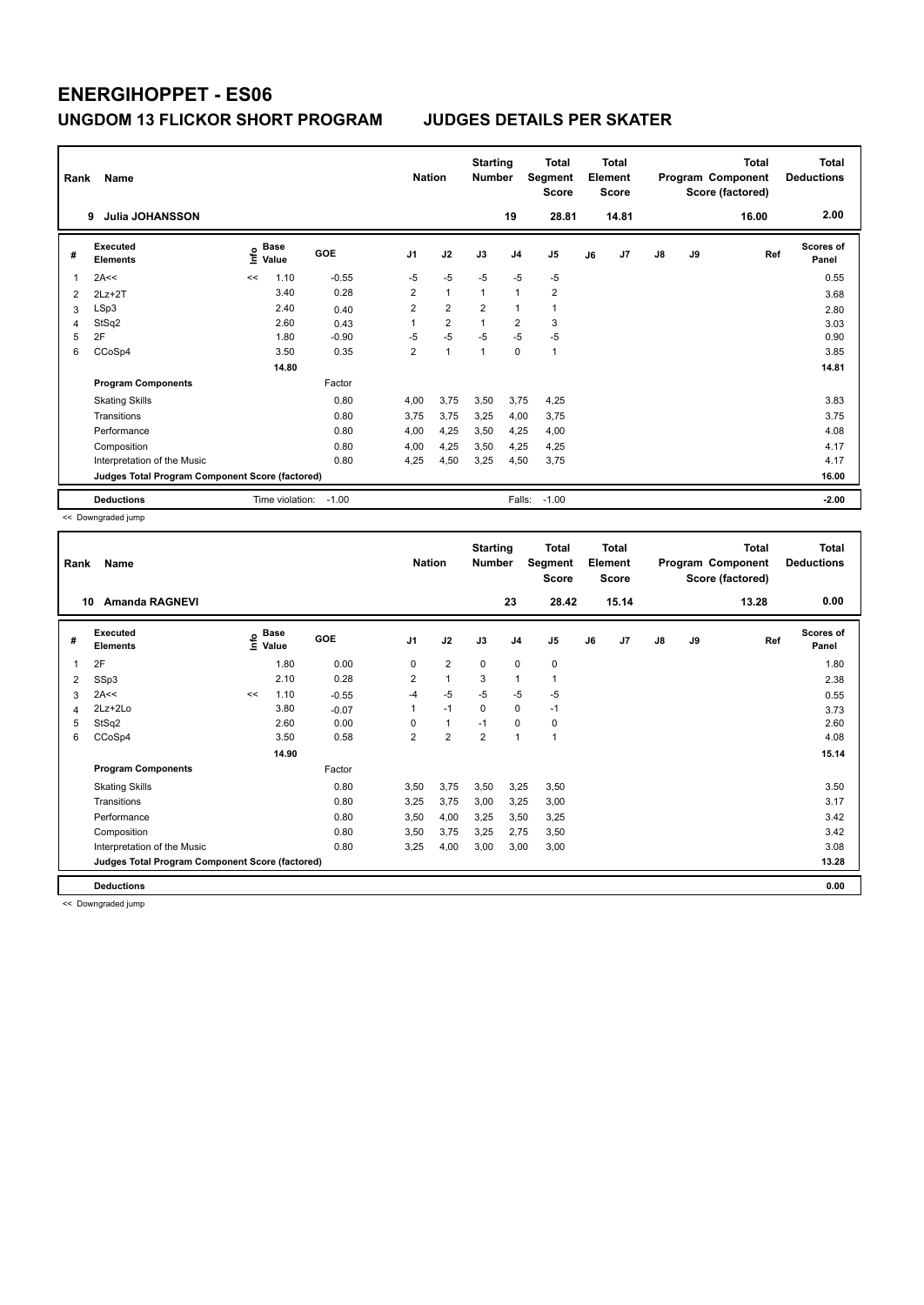| Rank           | Name                                            | <b>Nation</b> |                      | <b>Starting</b><br><b>Number</b> |                | <b>Total</b><br>Segment<br><b>Score</b> |                | <b>Total</b><br>Element<br><b>Score</b> |                |    | <b>Total</b><br>Program Component<br>Score (factored) | <b>Total</b><br><b>Deductions</b> |           |       |                    |
|----------------|-------------------------------------------------|---------------|----------------------|----------------------------------|----------------|-----------------------------------------|----------------|-----------------------------------------|----------------|----|-------------------------------------------------------|-----------------------------------|-----------|-------|--------------------|
|                | <b>Elicia LING</b><br>11                        |               |                      |                                  |                |                                         |                | 26                                      | 27.70          |    | 13.28                                                 |                                   |           | 15.42 | 1.00               |
| #              | Executed<br><b>Elements</b>                     | ١nfo          | <b>Base</b><br>Value | <b>GOE</b>                       | J <sub>1</sub> | J2                                      | J3             | J <sub>4</sub>                          | J5             | J6 | J7                                                    | $\mathsf{J}8$                     | <b>J9</b> | Ref   | Scores of<br>Panel |
|                | 2F                                              |               | 1.80                 | 0.24                             | 1              | $\mathbf 0$                             | $\overline{2}$ | $\overline{2}$                          | $\mathbf{1}$   |    |                                                       |                                   |           |       | 2.04               |
| $\overline{2}$ | CCoSp3                                          |               | 3.00                 | 0.60                             | 2              | 3                                       | $\overline{2}$ | $\overline{2}$                          | $\overline{1}$ |    |                                                       |                                   |           |       | 3.60               |
| 3              | StSq2                                           |               | 2.60                 | 0.52                             | $\overline{2}$ | $\overline{2}$                          | $\overline{2}$ | $\overline{2}$                          | $\overline{2}$ |    |                                                       |                                   |           |       | 3.12               |
| 4              | 2A<<                                            | <<            | 1.10                 | $-0.55$                          | $-5$           | $-5$                                    | $-5$           | -5                                      | $-5$           |    |                                                       |                                   |           |       | 0.55               |
| 5              | 2Lz+COMBO                                       |               | 2.10                 | $-1.05$                          | $-5$           | $-5$                                    | $-5$           | $-5$                                    | -5             |    |                                                       |                                   |           |       | 1.05               |
| 6              | SSp4                                            |               | 2.50                 | 0.42                             | $\overline{2}$ | $\overline{2}$                          | $\overline{1}$ | $\overline{2}$                          | $\mathbf{1}$   |    |                                                       |                                   |           |       | 2.92               |
|                |                                                 |               | 13.10                |                                  |                |                                         |                |                                         |                |    |                                                       |                                   |           |       | 13.28              |
|                | <b>Program Components</b>                       |               |                      | Factor                           |                |                                         |                |                                         |                |    |                                                       |                                   |           |       |                    |
|                | <b>Skating Skills</b>                           |               |                      | 0.80                             | 3,75           | 4,25                                    | 3,75           | 4,00                                    | 4,00           |    |                                                       |                                   |           |       | 3.92               |
|                | Transitions                                     |               |                      | 0.80                             | 3,50           | 4,00                                    | 3,25           | 3,75                                    | 3,75           |    |                                                       |                                   |           |       | 3.67               |
|                | Performance                                     |               |                      | 0.80                             | 3,50           | 4,25                                    | 3,75           | 4,25                                    | 3,75           |    |                                                       |                                   |           |       | 3.92               |
|                | Composition                                     |               |                      | 0.80                             | 3.75           | 4,25                                    | 3.50           | 4,00                                    | 4,00           |    |                                                       |                                   |           |       | 3.92               |
|                | Interpretation of the Music                     |               |                      | 0.80                             | 3,50           | 4,50                                    | 3,25           | 4,25                                    | 3,75           |    |                                                       |                                   |           |       | 3.83               |
|                | Judges Total Program Component Score (factored) |               |                      |                                  |                |                                         |                |                                         |                |    |                                                       | 15.42                             |           |       |                    |
|                | <b>Deductions</b>                               |               | Falls:               | $-1.00$                          |                |                                         |                |                                         |                |    |                                                       |                                   |           |       | $-1.00$            |

<< Downgraded jump

| Rank | Name<br><b>Felicia JANSSON</b><br>12            |         |                      |         |                | <b>Nation</b> | <b>Starting</b><br><b>Number</b> |                | <b>Total</b><br>Segment<br><b>Score</b> |    | <b>Total</b><br>Element<br><b>Score</b> |               |    | <b>Total</b><br>Program Component<br>Score (factored) | <b>Total</b><br><b>Deductions</b> |
|------|-------------------------------------------------|---------|----------------------|---------|----------------|---------------|----------------------------------|----------------|-----------------------------------------|----|-----------------------------------------|---------------|----|-------------------------------------------------------|-----------------------------------|
|      |                                                 |         |                      |         |                |               |                                  | 6              | 27.52                                   |    | 14.72                                   |               |    | 12.80                                                 | 0.00                              |
| #    | Executed<br><b>Elements</b>                     | ١nf٥    | <b>Base</b><br>Value | GOE     | J <sub>1</sub> | J2            | J3                               | J <sub>4</sub> | J5                                      | J6 | J7                                      | $\mathsf{J}8$ | J9 | Ref                                                   | Scores of<br>Panel                |
| 1    | SSp3                                            |         | 2.10                 | 0.42    | $\overline{2}$ | 3             | $\overline{2}$                   | $\overline{2}$ | 1                                       |    |                                         |               |    |                                                       | 2.52                              |
| 2    | $2Lo+2Lo$                                       |         | 3.40                 | $-0.17$ | 0              | $-2$          | $-1$                             | $-1$           | $-1$                                    |    |                                         |               |    |                                                       | 3.23                              |
| 3    | StSq1                                           |         | 1.80                 | 0.00    | 0              | $-2$          | 0                                | 0              | 0                                       |    |                                         |               |    |                                                       | 1.80                              |
| 4    | 2F                                              |         | 1.80                 | $-0.18$ | $-1$           | 0             | $-1$                             | $-1$           | $-1$                                    |    |                                         |               |    |                                                       | 1.62                              |
| 5    | CCoSp4                                          |         | 3.50                 | 0.23    |                | $-1$          | $\mathbf{1}$                     | $\mathbf 0$    | 1                                       |    |                                         |               |    |                                                       | 3.73                              |
| 6    | 2A<                                             | $\prec$ | 2.48                 | $-0.66$ | $-2$           | $-4$          | $-3$                             | $-3$           | $-2$                                    |    |                                         |               |    |                                                       | 1.82                              |
|      |                                                 |         | 15.08                |         |                |               |                                  |                |                                         |    |                                         |               |    |                                                       | 14.72                             |
|      | <b>Program Components</b>                       |         |                      | Factor  |                |               |                                  |                |                                         |    |                                         |               |    |                                                       |                                   |
|      | <b>Skating Skills</b>                           |         |                      | 0.80    | 3,50           | 3,00          | 3,50                             | 3,25           | 3,50                                    |    |                                         |               |    |                                                       | 3.42                              |
|      | Transitions                                     |         |                      | 0.80    | 3,25           | 3,00          | 3,00                             | 3,00           | 3,00                                    |    |                                         |               |    |                                                       | 3.00                              |
|      | Performance                                     |         |                      | 0.80    | 3,25           | 3,50          | 3,25                             | 3,25           | 3,50                                    |    |                                         |               |    |                                                       | 3.33                              |
|      | Composition                                     |         |                      | 0.80    | 3.25           | 3,25          | 3,00                             | 3.00           | 3,50                                    |    |                                         |               |    |                                                       | 3.17                              |
|      | Interpretation of the Music                     |         |                      | 0.80    | 3,00           | 3,50          | 3,00                             | 2,75           | 3,25                                    |    |                                         |               |    |                                                       | 3.08                              |
|      | Judges Total Program Component Score (factored) |         |                      |         |                |               |                                  |                |                                         |    |                                         |               |    |                                                       | 12.80                             |
|      | <b>Deductions</b>                               |         |                      |         |                |               |                                  |                |                                         |    |                                         |               |    |                                                       | 0.00                              |

< Under-rotated jump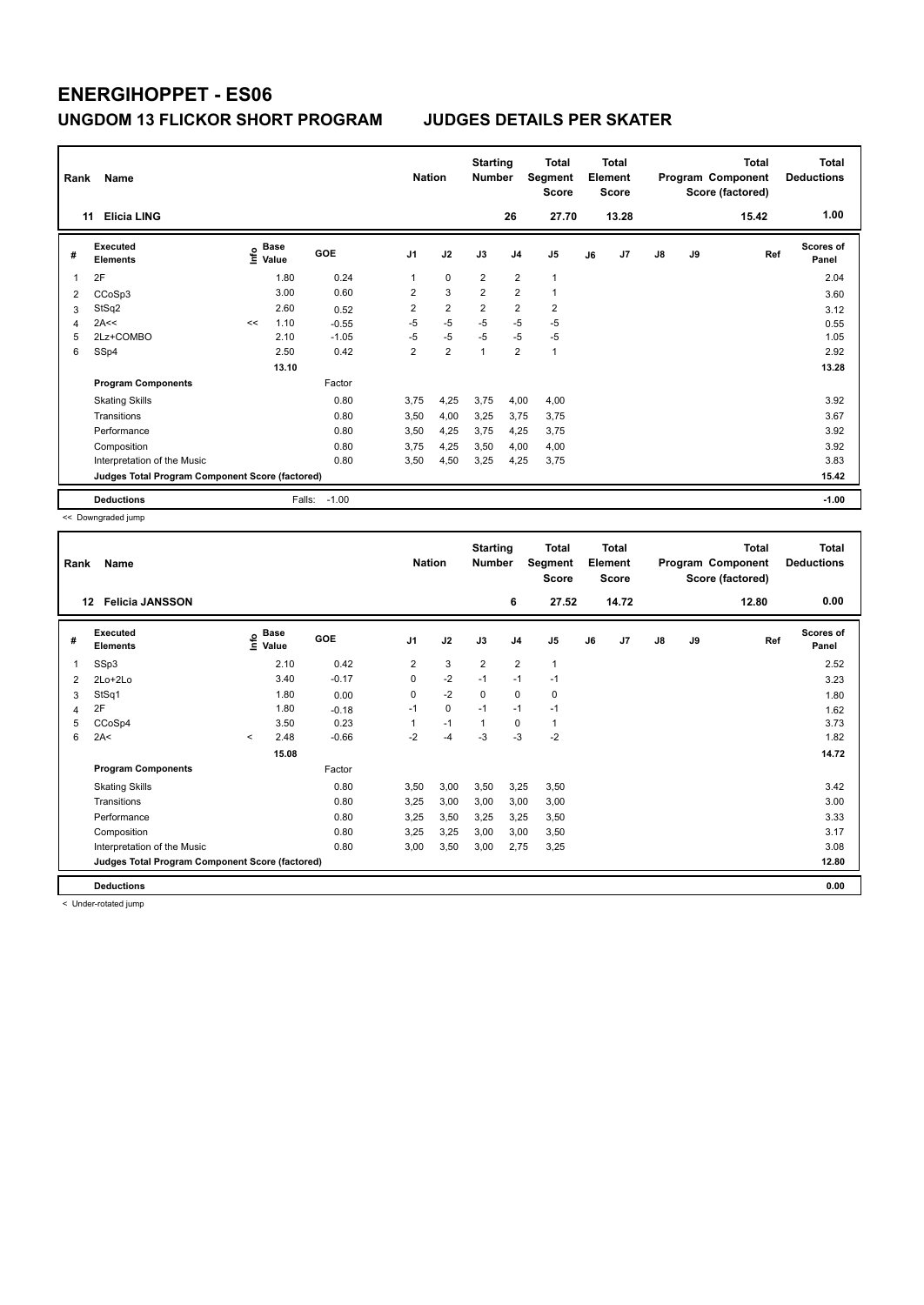| Rank | Name                                            | <b>Nation</b> |                      | <b>Starting</b><br><b>Number</b> |                | Total<br>Segment<br><b>Score</b> |                | <b>Total</b><br>Element<br><b>Score</b> |                |    | <b>Total</b><br>Program Component<br>Score (factored) | <b>Total</b><br><b>Deductions</b> |    |       |                           |
|------|-------------------------------------------------|---------------|----------------------|----------------------------------|----------------|----------------------------------|----------------|-----------------------------------------|----------------|----|-------------------------------------------------------|-----------------------------------|----|-------|---------------------------|
|      | <b>Ida ERIKSSON</b><br>13                       |               |                      |                                  |                |                                  |                | 4                                       | 27.28          |    | 13.92                                                 |                                   |    | 13.36 | 0.00                      |
| #    | Executed<br><b>Elements</b>                     | lnfo          | <b>Base</b><br>Value | GOE                              | J <sub>1</sub> | J2                               | J3             | J <sub>4</sub>                          | J <sub>5</sub> | J6 | J7                                                    | $\mathsf{J}8$                     | J9 | Ref   | <b>Scores of</b><br>Panel |
| 1    | 2A<<                                            | <<            | 1.10                 | $-0.55$                          | $-5$           | $-5$                             | $-5$           | $-5$                                    | $-5$           |    |                                                       |                                   |    |       | 0.55                      |
| 2    | LSp3                                            |               | 2.40                 | 0.16                             | 0              | $\overline{1}$                   | $\overline{1}$ | $\mathbf{1}$                            | $\mathbf 0$    |    |                                                       |                                   |    |       | 2.56                      |
| 3    | $2Lz+2T$                                        |               | 3.40                 | $-0.35$                          | $-2$           | $-3$                             | $-2$           | $-1$                                    | $-1$           |    |                                                       |                                   |    |       | 3.05                      |
| 4    | CCoSp4                                          |               | 3.50                 | 0.58                             | 1              | $\overline{2}$                   | $\overline{2}$ | $\overline{2}$                          | $\mathbf{1}$   |    |                                                       |                                   |    |       | 4.08                      |
| 5    | 2Lo                                             |               | 1.70                 | 0.00                             | 0              | $\overline{2}$                   | $-1$           | $\mathbf 0$                             | 0              |    |                                                       |                                   |    |       | 1.70                      |
| 6    | StSq1                                           |               | 1.80                 | 0.18                             | $\overline{2}$ | $\overline{2}$                   | $\overline{1}$ | 0                                       | $-1$           |    |                                                       |                                   |    |       | 1.98                      |
|      |                                                 |               | 13.90                |                                  |                |                                  |                |                                         |                |    |                                                       |                                   |    |       | 13.92                     |
|      | <b>Program Components</b>                       |               |                      | Factor                           |                |                                  |                |                                         |                |    |                                                       |                                   |    |       |                           |
|      | <b>Skating Skills</b>                           |               |                      | 0.80                             | 3.75           | 4,00                             | 3,25           | 3,25                                    | 3,25           |    |                                                       |                                   |    |       | 3.42                      |
|      | Transitions                                     |               |                      | 0.80                             | 3,50           | 3,75                             | 3,00           | 3,25                                    | 3,00           |    |                                                       |                                   |    |       | 3.25                      |
|      | Performance                                     |               |                      | 0.80                             | 3,50           | 4,25                             | 3,25           | 3,50                                    | 3,00           |    |                                                       |                                   |    |       | 3.42                      |
|      | Composition                                     |               |                      | 0.80                             | 3,50           | 4,00                             | 3,25           | 3,50                                    | 3,25           |    |                                                       |                                   |    |       | 3.42                      |
|      | Interpretation of the Music                     |               |                      | 0.80                             | 3,25           | 4,00                             | 3,00           | 3,25                                    | 3,00           |    |                                                       |                                   |    |       | 3.17                      |
|      | Judges Total Program Component Score (factored) |               |                      |                                  |                |                                  |                |                                         |                |    |                                                       |                                   |    |       | 13.36                     |
|      | <b>Deductions</b>                               |               |                      |                                  |                |                                  |                |                                         |                |    |                                                       |                                   |    |       | 0.00                      |

<< Downgraded jump ! Not clear edge

| Rank | Name<br>Selma HELLSTRÖM<br>14                   |      |                      |            | <b>Nation</b>           |                         | <b>Starting</b><br><b>Number</b> |                | <b>Total</b><br>Segment<br><b>Score</b> |    | <b>Total</b><br>Element<br><b>Score</b> |    |    | <b>Total</b><br>Program Component<br>Score (factored) | <b>Total</b><br><b>Deductions</b> |
|------|-------------------------------------------------|------|----------------------|------------|-------------------------|-------------------------|----------------------------------|----------------|-----------------------------------------|----|-----------------------------------------|----|----|-------------------------------------------------------|-----------------------------------|
|      |                                                 |      |                      |            |                         |                         |                                  | 3              | 26.45                                   |    | 13.97                                   |    |    | 12.48                                                 | 0.00                              |
| #    | Executed<br><b>Elements</b>                     | ١nf٥ | <b>Base</b><br>Value | <b>GOE</b> | J <sub>1</sub>          | J2                      | J3                               | J <sub>4</sub> | J5                                      | J6 | J7                                      | J8 | J9 | Ref                                                   | <b>Scores of</b><br>Panel         |
| 1    | LSp3                                            |      | 2.40                 | 0.32       | 1                       | 1                       | $\overline{2}$                   | $\overline{2}$ | 0                                       |    |                                         |    |    |                                                       | 2.72                              |
| 2    | $2F+2T$                                         |      | 3.10                 | $-0.30$    | $-2$                    | $-3$                    | $-2$                             | $-1$           | $-1$                                    |    |                                         |    |    |                                                       | 2.80                              |
| 3    | 2A<<                                            | <<   | 1.10                 | $-0.55$    | $-5$                    | $-5$                    | $-5$                             | $-5$           | $-5$                                    |    |                                         |    |    |                                                       | 0.55                              |
| 4    | CCoSp3                                          |      | 3.00                 | 0.50       | $\overline{\mathbf{c}}$ | $\overline{\mathbf{c}}$ | $\overline{2}$                   | 1              | 1                                       |    |                                         |    |    |                                                       | 3.50                              |
| 5    | StSq2                                           |      | 2.60                 | $-0.09$    | 0                       | $-2$                    | $\Omega$                         | $-1$           | 1                                       |    |                                         |    |    |                                                       | 2.51                              |
| 6    | 2Lz                                             |      | 2.10                 | $-0.21$    | $-1$                    | $-1$                    | $-1$                             | $-1$           | 1                                       |    |                                         |    |    |                                                       | 1.89                              |
|      |                                                 |      | 14.30                |            |                         |                         |                                  |                |                                         |    |                                         |    |    |                                                       | 13.97                             |
|      | <b>Program Components</b>                       |      |                      | Factor     |                         |                         |                                  |                |                                         |    |                                         |    |    |                                                       |                                   |
|      | <b>Skating Skills</b>                           |      |                      | 0.80       | 3,50                    | 3,00                    | 3,25                             | 3,25           | 3,50                                    |    |                                         |    |    |                                                       | 3.33                              |
|      | Transitions                                     |      |                      | 0.80       | 3,25                    | 2,75                    | 3,00                             | 2,50           | 3,00                                    |    |                                         |    |    |                                                       | 2.92                              |
|      | Performance                                     |      |                      | 0.80       | 3,25                    | 3,25                    | 3,25                             | 2,75           | 3,25                                    |    |                                         |    |    |                                                       | 3.25                              |
|      | Composition                                     |      |                      | 0.80       | 3,25                    | 3,25                    | 3,00                             | 2,50           | 3,50                                    |    |                                         |    |    |                                                       | 3.17                              |
|      | Interpretation of the Music                     |      |                      | 0.80       | 3,25                    | 3,00                    | 2,75                             | 2,25           | 3,00                                    |    |                                         |    |    |                                                       | 2.92                              |
|      | Judges Total Program Component Score (factored) |      |                      |            |                         |                         |                                  |                |                                         |    |                                         |    |    |                                                       | 12.48                             |
|      | <b>Deductions</b>                               |      |                      |            |                         |                         |                                  |                |                                         |    |                                         |    |    |                                                       | 0.00                              |

<< Downgraded jump ! Not clear edge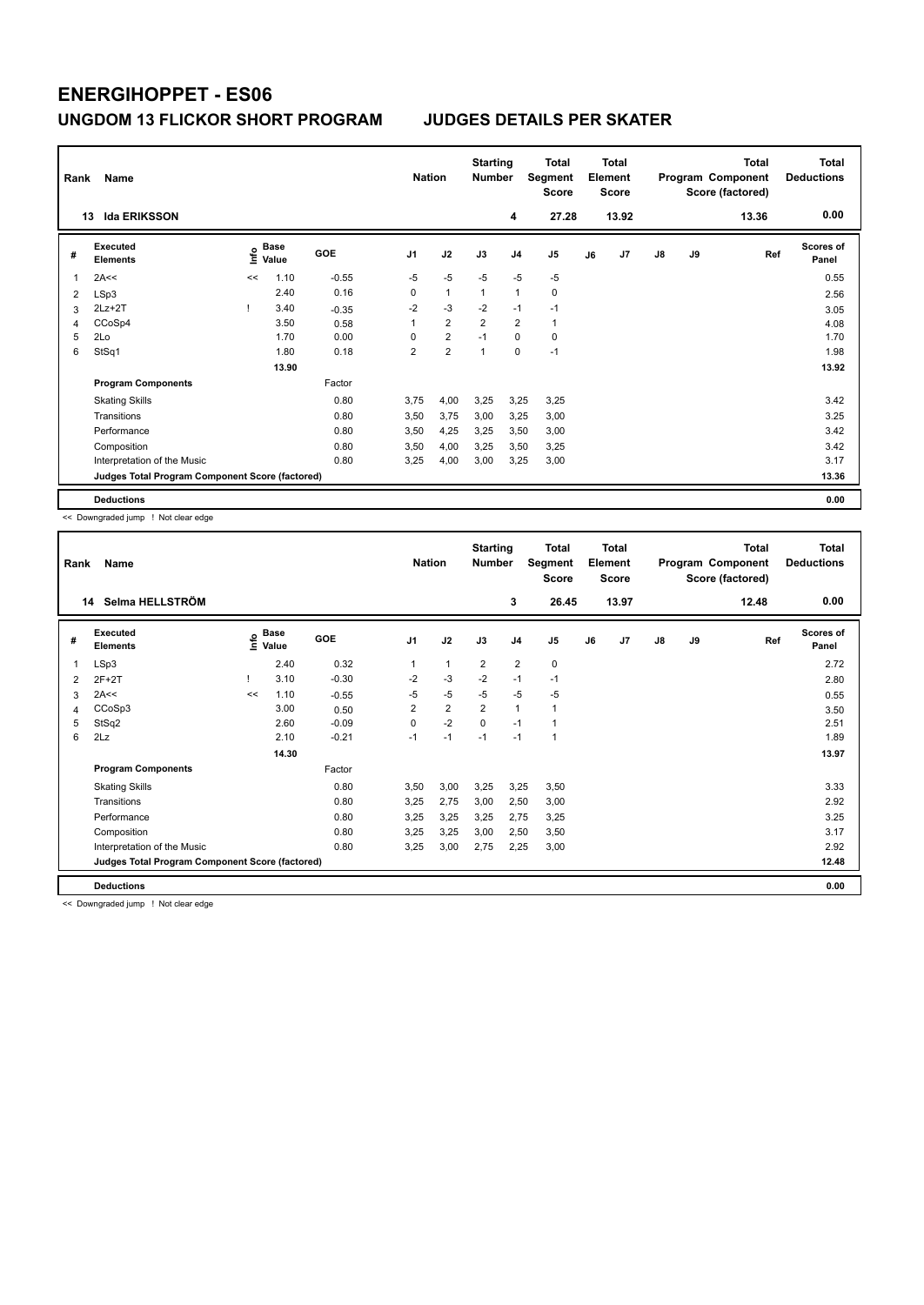| Rank           | Name<br><b>Elin HULTMAN</b><br>15               |         |                      |            | <b>Nation</b>  |              | <b>Starting</b><br><b>Number</b> | 14             | Total<br>Segment<br><b>Score</b><br>26.44 |    | <b>Total</b><br>Element<br><b>Score</b><br>13.86 |    |    | <b>Total</b><br>Program Component<br>Score (factored)<br>13.08 | <b>Total</b><br><b>Deductions</b><br>0.50 |
|----------------|-------------------------------------------------|---------|----------------------|------------|----------------|--------------|----------------------------------|----------------|-------------------------------------------|----|--------------------------------------------------|----|----|----------------------------------------------------------------|-------------------------------------------|
| #              | Executed<br><b>Elements</b>                     | ١nf٥    | <b>Base</b><br>Value | <b>GOE</b> | J <sub>1</sub> | J2           | J3                               | J <sub>4</sub> | J5                                        | J6 | J7                                               | J8 | J9 | Ref                                                            | Scores of<br>Panel                        |
| 1              | 2Lz                                             |         | 2.10                 | $-0.14$    | $-1$           | $-1$         | $\mathbf{1}$                     | $-1$           | $\mathbf 0$                               |    |                                                  |    |    |                                                                | 1.96                                      |
| $\overline{2}$ | 2A<                                             | $\prec$ | 2.48                 | $-1.24$    | $-5$           | $-5$         | $-5$                             | $-5$           | $-5$                                      |    |                                                  |    |    |                                                                | 1.24                                      |
| 3              | SSp3                                            |         | 2.10                 | 0.35       | 3              | $\mathbf{1}$ | $\overline{2}$                   | $\overline{2}$ | $\mathbf{1}$                              |    |                                                  |    |    |                                                                | 2.45                                      |
| 4              | StSq2                                           |         | 2.60                 | 0.09       | 0              | $\mathbf 0$  |                                  | $-1$           | $\overline{1}$                            |    |                                                  |    |    |                                                                | 2.69                                      |
| 5              | $2F+2Lo$                                        |         | 3.50                 | $-0.48$    | $-2$           | $-3$         | $-3$                             | $-2$           | $-3$                                      |    |                                                  |    |    |                                                                | 3.02                                      |
| 6              | CCoSp3                                          |         | 3.00                 | $-0.50$    | $-1$           | $-4$         | 1                                | 0              | $-4$                                      |    |                                                  |    |    |                                                                | 2.50                                      |
|                |                                                 |         | 15.78                |            |                |              |                                  |                |                                           |    |                                                  |    |    |                                                                | 13.86                                     |
|                | <b>Program Components</b>                       |         |                      | Factor     |                |              |                                  |                |                                           |    |                                                  |    |    |                                                                |                                           |
|                | <b>Skating Skills</b>                           |         |                      | 0.80       | 3,25           | 3,50         | 3,50                             | 3,25           | 3,75                                      |    |                                                  |    |    |                                                                | 3.42                                      |
|                | Transitions                                     |         |                      | 0.80       | 3,25           | 3,00         | 3,00                             | 2,75           | 3,50                                      |    |                                                  |    |    |                                                                | 3.08                                      |
|                | Performance                                     |         |                      | 0.80       | 3,25           | 3,50         | 3,50                             | 3,25           | 3,50                                      |    |                                                  |    |    |                                                                | 3.42                                      |
|                | Composition                                     |         |                      | 0.80       | 3.25           | 3,25         | 3.25                             | 2,75           | 3,75                                      |    |                                                  |    |    |                                                                | 3.25                                      |
|                | Interpretation of the Music                     |         |                      | 0.80       | 3,00           | 3,50         | 3,25                             | 3,00           | 3,25                                      |    |                                                  |    |    |                                                                | 3.17                                      |
|                | Judges Total Program Component Score (factored) |         |                      |            |                |              |                                  |                |                                           |    |                                                  |    |    |                                                                | 13.08                                     |
|                | <b>Deductions</b>                               |         | Falls:               | $-0.50$    |                |              |                                  |                |                                           |    |                                                  |    |    |                                                                | $-0.50$                                   |

< Under-rotated jump

| 0.50<br>13.20<br><b>Ellinor NORDOVIST</b><br>18<br>26.38<br>13.68<br>16<br>Executed<br><b>Base</b><br>Scores of<br>١nf٥<br>GOE<br>J2<br>J3<br>J <sub>1</sub><br>J <sub>4</sub><br>J5<br>J7<br>$\mathsf{J}8$<br>J9<br>Ref<br>J6<br>#<br>Value<br><b>Elements</b><br>Panel<br>3.28<br>$-0.57$<br>$-3$<br>$-3$<br>2Lze+2Lo<br>$-3$<br>$-4$<br>$-4$<br>2.71<br>e<br>1<br>1.80<br>$-0.18$<br>$-1$<br>$-1$<br>$-1$<br>0<br>$-1$<br>2F<br>1.62<br>$\overline{2}$<br>$\overline{\mathbf{c}}$<br>SSp2<br>$\overline{2}$<br>0<br>3<br>$\mathbf{1}$<br>1.60<br>0.27<br>1.87<br>3<br>$-5$<br>$-5$<br>2A<<<br>$-5$<br>$-5$<br>$-5$<br>1.10<br><<<br>$-0.55$<br>0.55<br>4<br>CCoSp4<br>$\overline{\mathbf{c}}$<br>3.50<br>0.35<br>0<br>3.85<br>5<br>$\mathbf 1$<br>1<br>1<br>StSq2<br>0.00<br>$-1$<br>2.60<br>0<br>2.60<br>6<br>0<br>$\Omega$<br>1<br>13.88<br>13.20<br><b>Program Components</b><br>Factor<br>0.80<br>3,75<br>3.58<br><b>Skating Skills</b><br>3,50<br>3,50<br>3,50<br>3,75<br>Transitions<br>0.80<br>3.42<br>3,50<br>3,25<br>3,00<br>3,50<br>3,50<br>0.80<br>3.42<br>3,25<br>3,00<br>3,75<br>Performance<br>3,50<br>3,50<br>0.80<br>3,25<br>3,75<br>3.42<br>Composition<br>3,50<br>3,00<br>3,50<br>3.25<br>0.80<br>2,75<br>Interpretation of the Music<br>3,25<br>3,25<br>3,25<br>3,50<br>Judges Total Program Component Score (factored)<br>13.68<br>$-0.50$<br>Falls:<br><b>Deductions</b><br>$-0.50$ | Rank | <b>Name</b> | <b>Nation</b> | <b>Starting</b><br><b>Number</b> | <b>Total</b><br>Segment<br><b>Score</b> | <b>Total</b><br>Element<br><b>Score</b> |  | <b>Total</b><br>Program Component<br>Score (factored) | <b>Total</b><br><b>Deductions</b> |  |  |
|-------------------------------------------------------------------------------------------------------------------------------------------------------------------------------------------------------------------------------------------------------------------------------------------------------------------------------------------------------------------------------------------------------------------------------------------------------------------------------------------------------------------------------------------------------------------------------------------------------------------------------------------------------------------------------------------------------------------------------------------------------------------------------------------------------------------------------------------------------------------------------------------------------------------------------------------------------------------------------------------------------------------------------------------------------------------------------------------------------------------------------------------------------------------------------------------------------------------------------------------------------------------------------------------------------------------------------------------------------------------------------------------------------------|------|-------------|---------------|----------------------------------|-----------------------------------------|-----------------------------------------|--|-------------------------------------------------------|-----------------------------------|--|--|
|                                                                                                                                                                                                                                                                                                                                                                                                                                                                                                                                                                                                                                                                                                                                                                                                                                                                                                                                                                                                                                                                                                                                                                                                                                                                                                                                                                                                             |      |             |               |                                  |                                         |                                         |  |                                                       |                                   |  |  |
|                                                                                                                                                                                                                                                                                                                                                                                                                                                                                                                                                                                                                                                                                                                                                                                                                                                                                                                                                                                                                                                                                                                                                                                                                                                                                                                                                                                                             |      |             |               |                                  |                                         |                                         |  |                                                       |                                   |  |  |
|                                                                                                                                                                                                                                                                                                                                                                                                                                                                                                                                                                                                                                                                                                                                                                                                                                                                                                                                                                                                                                                                                                                                                                                                                                                                                                                                                                                                             |      |             |               |                                  |                                         |                                         |  |                                                       |                                   |  |  |
|                                                                                                                                                                                                                                                                                                                                                                                                                                                                                                                                                                                                                                                                                                                                                                                                                                                                                                                                                                                                                                                                                                                                                                                                                                                                                                                                                                                                             |      |             |               |                                  |                                         |                                         |  |                                                       |                                   |  |  |
|                                                                                                                                                                                                                                                                                                                                                                                                                                                                                                                                                                                                                                                                                                                                                                                                                                                                                                                                                                                                                                                                                                                                                                                                                                                                                                                                                                                                             |      |             |               |                                  |                                         |                                         |  |                                                       |                                   |  |  |
|                                                                                                                                                                                                                                                                                                                                                                                                                                                                                                                                                                                                                                                                                                                                                                                                                                                                                                                                                                                                                                                                                                                                                                                                                                                                                                                                                                                                             |      |             |               |                                  |                                         |                                         |  |                                                       |                                   |  |  |
|                                                                                                                                                                                                                                                                                                                                                                                                                                                                                                                                                                                                                                                                                                                                                                                                                                                                                                                                                                                                                                                                                                                                                                                                                                                                                                                                                                                                             |      |             |               |                                  |                                         |                                         |  |                                                       |                                   |  |  |
|                                                                                                                                                                                                                                                                                                                                                                                                                                                                                                                                                                                                                                                                                                                                                                                                                                                                                                                                                                                                                                                                                                                                                                                                                                                                                                                                                                                                             |      |             |               |                                  |                                         |                                         |  |                                                       |                                   |  |  |
|                                                                                                                                                                                                                                                                                                                                                                                                                                                                                                                                                                                                                                                                                                                                                                                                                                                                                                                                                                                                                                                                                                                                                                                                                                                                                                                                                                                                             |      |             |               |                                  |                                         |                                         |  |                                                       |                                   |  |  |
|                                                                                                                                                                                                                                                                                                                                                                                                                                                                                                                                                                                                                                                                                                                                                                                                                                                                                                                                                                                                                                                                                                                                                                                                                                                                                                                                                                                                             |      |             |               |                                  |                                         |                                         |  |                                                       |                                   |  |  |
|                                                                                                                                                                                                                                                                                                                                                                                                                                                                                                                                                                                                                                                                                                                                                                                                                                                                                                                                                                                                                                                                                                                                                                                                                                                                                                                                                                                                             |      |             |               |                                  |                                         |                                         |  |                                                       |                                   |  |  |
|                                                                                                                                                                                                                                                                                                                                                                                                                                                                                                                                                                                                                                                                                                                                                                                                                                                                                                                                                                                                                                                                                                                                                                                                                                                                                                                                                                                                             |      |             |               |                                  |                                         |                                         |  |                                                       |                                   |  |  |
|                                                                                                                                                                                                                                                                                                                                                                                                                                                                                                                                                                                                                                                                                                                                                                                                                                                                                                                                                                                                                                                                                                                                                                                                                                                                                                                                                                                                             |      |             |               |                                  |                                         |                                         |  |                                                       |                                   |  |  |
|                                                                                                                                                                                                                                                                                                                                                                                                                                                                                                                                                                                                                                                                                                                                                                                                                                                                                                                                                                                                                                                                                                                                                                                                                                                                                                                                                                                                             |      |             |               |                                  |                                         |                                         |  |                                                       |                                   |  |  |
|                                                                                                                                                                                                                                                                                                                                                                                                                                                                                                                                                                                                                                                                                                                                                                                                                                                                                                                                                                                                                                                                                                                                                                                                                                                                                                                                                                                                             |      |             |               |                                  |                                         |                                         |  |                                                       |                                   |  |  |
|                                                                                                                                                                                                                                                                                                                                                                                                                                                                                                                                                                                                                                                                                                                                                                                                                                                                                                                                                                                                                                                                                                                                                                                                                                                                                                                                                                                                             |      |             |               |                                  |                                         |                                         |  |                                                       |                                   |  |  |
|                                                                                                                                                                                                                                                                                                                                                                                                                                                                                                                                                                                                                                                                                                                                                                                                                                                                                                                                                                                                                                                                                                                                                                                                                                                                                                                                                                                                             |      |             |               |                                  |                                         |                                         |  |                                                       |                                   |  |  |

<< Downgraded jump e Wrong edge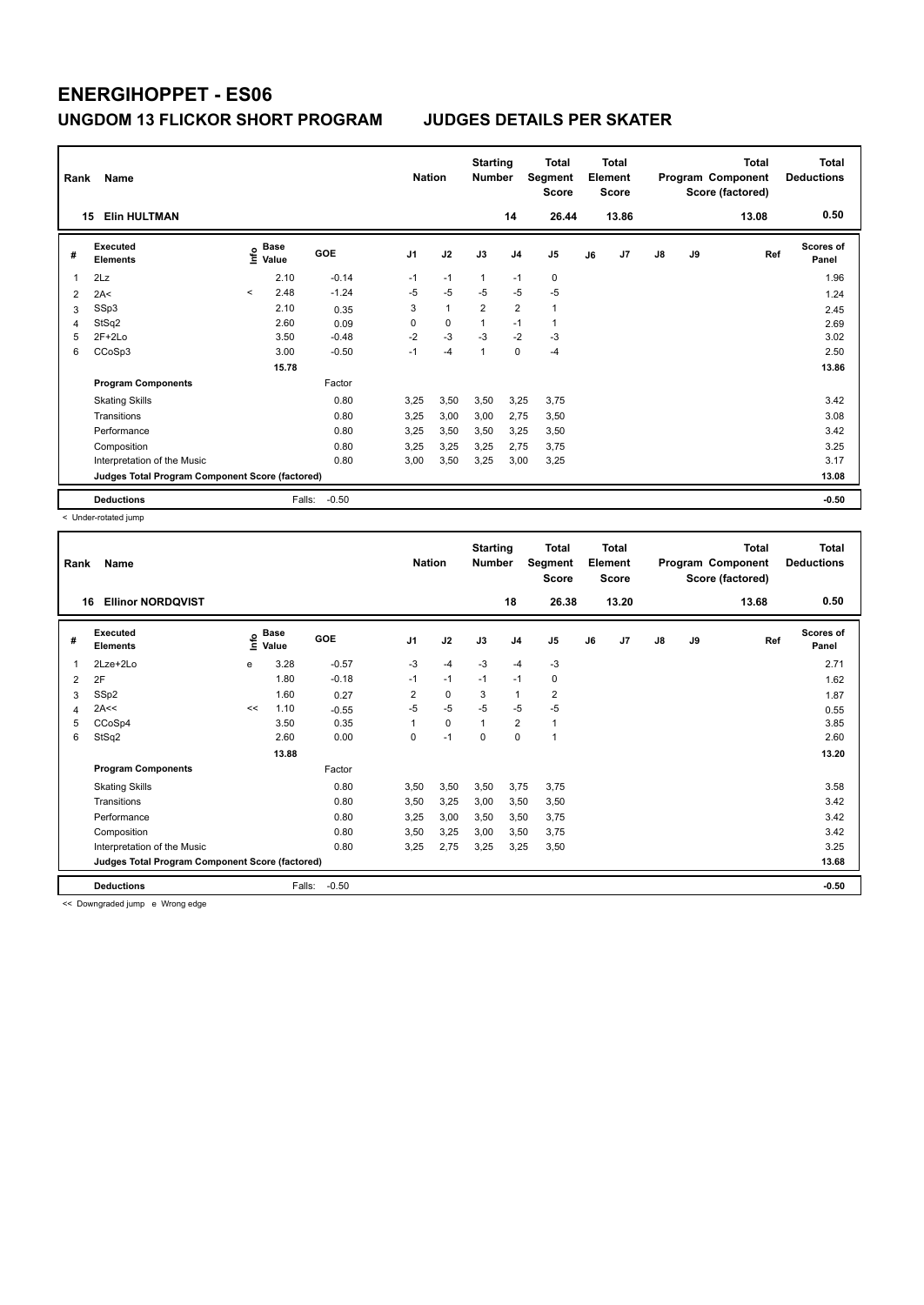| Rank | Name                                            |      |                      | <b>Nation</b> |                | <b>Starting</b><br><b>Number</b> |                | <b>Total</b><br>Segment<br><b>Score</b> |                | <b>Total</b><br>Element<br><b>Score</b> |       |               | <b>Total</b><br>Program Component<br>Score (factored) | Total<br><b>Deductions</b> |                           |
|------|-------------------------------------------------|------|----------------------|---------------|----------------|----------------------------------|----------------|-----------------------------------------|----------------|-----------------------------------------|-------|---------------|-------------------------------------------------------|----------------------------|---------------------------|
|      | Sophia ÖSTGREN<br>17                            |      |                      |               |                |                                  |                | 24                                      | 26.22          |                                         | 13.56 |               |                                                       | 12.66                      | 0.00                      |
| #    | <b>Executed</b><br><b>Elements</b>              | lnfo | <b>Base</b><br>Value | <b>GOE</b>    | J <sub>1</sub> | J2                               | J3             | J4                                      | J <sub>5</sub> | J6                                      | J7    | $\mathsf{J}8$ | J9                                                    | Ref                        | <b>Scores of</b><br>Panel |
|      | $2Lo+2T$                                        |      | 3.00                 | $-0.11$       | $-1$           | $-2$                             | $\Omega$       | $-1$                                    | $\mathbf 0$    |                                         |       |               |                                                       |                            | 2.89                      |
| 2    | 2F                                              |      | 1.80                 | $-0.06$       | $-2$           | $\mathbf 0$                      | $\mathbf{1}$   | $-1$                                    | $\mathbf 0$    |                                         |       |               |                                                       |                            | 1.74                      |
| 3    | SSp3                                            |      | 2.10                 | 0.28          | $\overline{2}$ | $\mathbf 0$                      | $\overline{2}$ | 1                                       | 1              |                                         |       |               |                                                       |                            | 2.38                      |
| 4    | StSq1                                           |      | 1.80                 | 0.00          | 1              | $-1$                             | $\mathbf{1}$   | $-1$                                    | 0              |                                         |       |               |                                                       |                            | 1.80                      |
| 5    | 2A<<                                            | <<   | 1.10                 | $-0.55$       | $-5$           | $-5$                             | $-5$           | $-5$                                    | $-5$           |                                         |       |               |                                                       |                            | 0.55                      |
| 6    | CCoSp4                                          |      | 3.50                 | 0.70          | $\overline{2}$ | 3                                | 3              | 1                                       | $\mathbf{1}$   |                                         |       |               |                                                       |                            | 4.20                      |
|      |                                                 |      | 13.30                |               |                |                                  |                |                                         |                |                                         |       |               |                                                       |                            | 13.56                     |
|      | <b>Program Components</b>                       |      |                      | Factor        |                |                                  |                |                                         |                |                                         |       |               |                                                       |                            |                           |
|      | <b>Skating Skills</b>                           |      |                      | 0.80          | 3,50           | 3,25                             | 3,50           | 3,25                                    | 3,25           |                                         |       |               |                                                       |                            | 3.33                      |
|      | Transitions                                     |      |                      | 0.80          | 3,50           | 2,75                             | 3,00           | 2,75                                    | 3,00           |                                         |       |               |                                                       |                            | 2.92                      |
|      | Performance                                     |      |                      | 0.80          | 3,25           | 3,00                             | 3,25           | 3,25                                    | 3,25           |                                         |       |               |                                                       |                            | 3.25                      |
|      | Composition                                     |      |                      | 0.80          | 3,50           | 3,00                             | 3,50           | 3,00                                    | 3,50           |                                         |       |               |                                                       |                            | 3.33                      |
|      | Interpretation of the Music                     |      |                      | 0.80          | 3,25           | 2,75                             | 3,00           | 2,50                                    | 3,25           |                                         |       |               |                                                       |                            | 3.00                      |
|      | Judges Total Program Component Score (factored) |      |                      |               |                |                                  |                |                                         |                |                                         |       |               |                                                       |                            | 12.66                     |
|      | <b>Deductions</b>                               |      |                      |               |                |                                  |                |                                         |                |                                         |       |               |                                                       |                            | 0.00                      |

<< Downgraded jump ! Not clear edge

| Rank | Name                                            |      |                      | <b>Nation</b> |                | <b>Starting</b><br><b>Number</b> |      | Total<br>Segment<br>Score |                | <b>Total</b><br>Element<br><b>Score</b> |       |    | <b>Total</b><br>Program Component<br>Score (factored) | <b>Total</b><br><b>Deductions</b> |                           |
|------|-------------------------------------------------|------|----------------------|---------------|----------------|----------------------------------|------|---------------------------|----------------|-----------------------------------------|-------|----|-------------------------------------------------------|-----------------------------------|---------------------------|
| 18   | Linnéa HÅRD                                     |      |                      |               |                |                                  |      | 16                        | 24.99          |                                         | 12.47 |    |                                                       | 13.02                             | 0.50                      |
| #    | Executed<br><b>Elements</b>                     | lnfo | <b>Base</b><br>Value | GOE           | J <sub>1</sub> | J2                               | J3   | J <sub>4</sub>            | J <sub>5</sub> | J6                                      | J7    | J8 | J9                                                    | Ref                               | <b>Scores of</b><br>Panel |
| 1    | 2F                                              |      | 1.80                 | 0.18          | 1              | $\overline{\mathbf{c}}$          | 1    | 1                         | 1              |                                         |       |    |                                                       |                                   | 1.98                      |
| 2    | 2A<<                                            | <<   | 1.10                 | $-0.55$       | $-5$           | $-5$                             | $-5$ | $-5$                      | $-5$           |                                         |       |    |                                                       |                                   | 0.55                      |
| 3    | LSp3                                            |      | 2.40                 | $-0.40$       | $-1$           | $-3$                             | $-2$ | $-2$                      | 1              |                                         |       |    |                                                       |                                   | 2.00                      |
| 4    | StSq1                                           |      | 1.80                 | $-0.12$       | $-1$           | $-2$                             | $-1$ | $\mathbf 0$               | 1              |                                         |       |    |                                                       |                                   | 1.68                      |
| 5    | $2Lz+2Lo$                                       |      | 3.80                 | $-0.14$       | $-1$           | $-1$                             | 0    | $-1$                      | 0              |                                         |       |    |                                                       |                                   | 3.66                      |
| 6    | CCoSp3                                          |      | 3.00                 | $-0.40$       | $-1$           | $-3$                             | $-2$ | $-1$                      | $-1$           |                                         |       |    |                                                       |                                   | 2.60                      |
|      |                                                 |      | 13.90                |               |                |                                  |      |                           |                |                                         |       |    |                                                       |                                   | 12.47                     |
|      | <b>Program Components</b>                       |      |                      | Factor        |                |                                  |      |                           |                |                                         |       |    |                                                       |                                   |                           |
|      | <b>Skating Skills</b>                           |      |                      | 0.80          | 3,00           | 3,00                             | 3,25 | 3,50                      | 3,50           |                                         |       |    |                                                       |                                   | 3.25                      |
|      | Transitions                                     |      |                      | 0.80          | 3,00           | 3,25                             | 2,75 | 3,25                      | 3,25           |                                         |       |    |                                                       |                                   | 3.17                      |
|      | Performance                                     |      |                      | 0.80          | 2,75           | 3,50                             | 3,25 | 3,50                      | 3,50           |                                         |       |    |                                                       |                                   | 3.42                      |
|      | Composition                                     |      |                      | 0.80          | 3,00           | 3,50                             | 2,75 | 3,25                      | 3,75           |                                         |       |    |                                                       |                                   | 3.25                      |
|      | Interpretation of the Music                     |      |                      | 0.80          | 2,75           | 3,25                             | 3,00 | 3,25                      | 3,50           |                                         |       |    |                                                       |                                   | 3.17                      |
|      | Judges Total Program Component Score (factored) |      |                      |               |                |                                  |      |                           |                |                                         |       |    |                                                       |                                   | 13.02                     |
|      | <b>Deductions</b>                               |      | Falls:               | $-0.50$       |                |                                  |      |                           |                |                                         |       |    |                                                       |                                   | $-0.50$                   |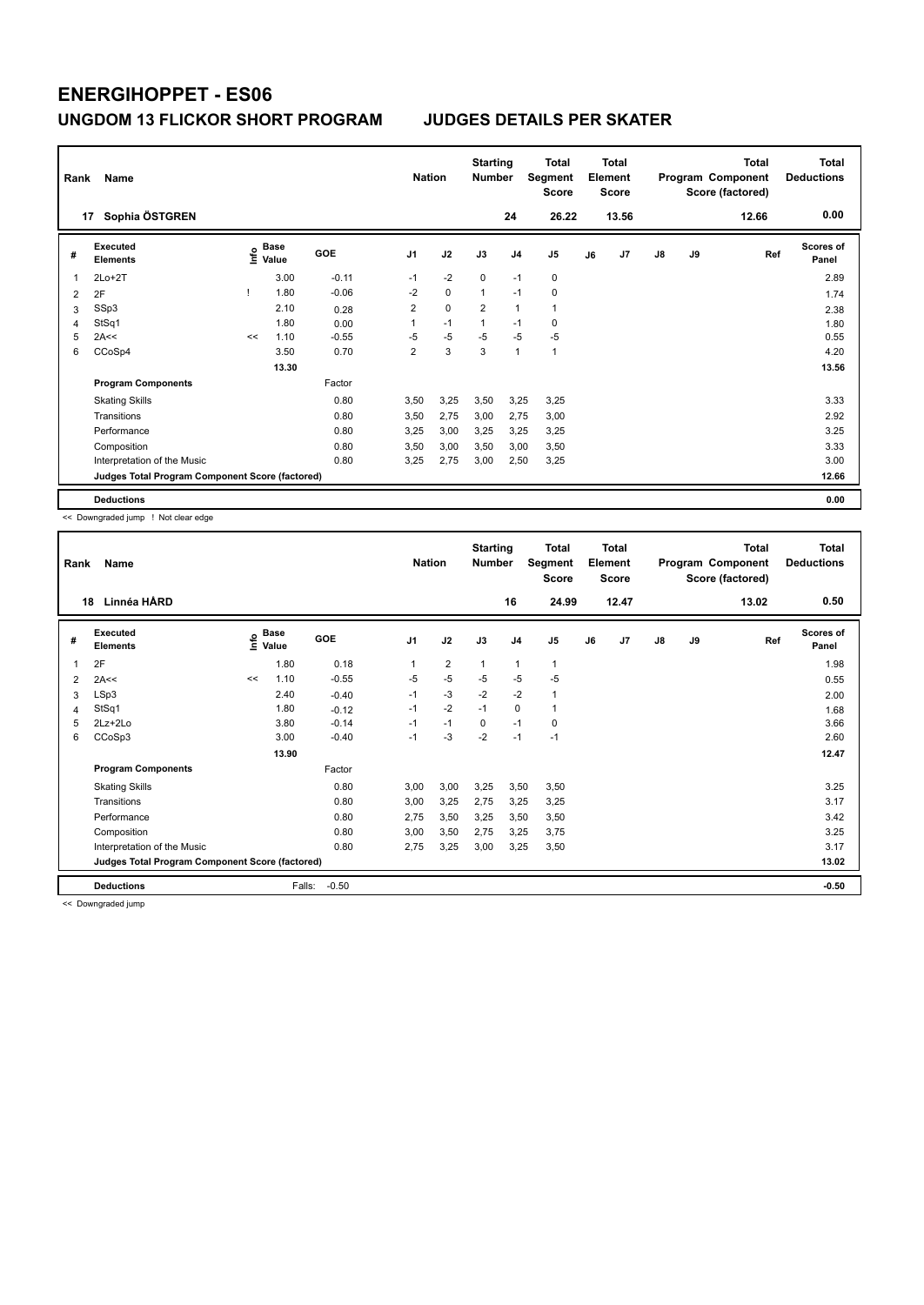| Rank           | Name<br><b>Ella ANDERSSON</b><br>19             |    |                                      |         | <b>Nation</b>  |                | <b>Starting</b><br><b>Number</b> | 20             | Total<br>Segment<br><b>Score</b><br>24.68 |    | <b>Total</b><br>Element<br><b>Score</b><br>13.22 |               |    | <b>Total</b><br>Program Component<br>Score (factored)<br>12.46 | <b>Total</b><br><b>Deductions</b><br>1.00 |
|----------------|-------------------------------------------------|----|--------------------------------------|---------|----------------|----------------|----------------------------------|----------------|-------------------------------------------|----|--------------------------------------------------|---------------|----|----------------------------------------------------------------|-------------------------------------------|
|                |                                                 |    |                                      |         |                |                |                                  |                |                                           |    |                                                  |               |    |                                                                |                                           |
| #              | <b>Executed</b><br><b>Elements</b>              |    | Base<br>e <sup>Base</sup><br>⊆ Value | GOE     | J <sub>1</sub> | J2             | J3                               | J <sub>4</sub> | J5                                        | J6 | J7                                               | $\mathsf{J}8$ | J9 | Ref                                                            | <b>Scores of</b><br>Panel                 |
| 1              | 2Lo+2Lo                                         |    | 3.40                                 | $-0.28$ | $-1$           | $-3$           | $-2$                             | $-2$           | $-1$                                      |    |                                                  |               |    |                                                                | 3.12                                      |
| $\overline{2}$ | 2F                                              |    | 1.80                                 | $-0.90$ | $-5$           | $-5$           | $-5$                             | $-5$           | $-5$                                      |    |                                                  |               |    |                                                                | 0.90                                      |
| 3              | CCoSp3                                          |    | 3.00                                 | 0.30    | 1              | $\mathbf{1}$   | $-1$                             | $\overline{1}$ | 1                                         |    |                                                  |               |    |                                                                | 3.30                                      |
| 4              | 2A<<                                            | << | 1.10                                 | $-0.55$ | $-5$           | $-5$           | $-5$                             | $-5$           | $-5$                                      |    |                                                  |               |    |                                                                | 0.55                                      |
| 5              | StSq2                                           |    | 2.60                                 | $-0.17$ | 0              | $-1$           | $-2$                             | $-1$           | 0                                         |    |                                                  |               |    |                                                                | 2.43                                      |
| 6              | SSp4                                            |    | 2.50                                 | 0.42    | 3              | $\overline{2}$ | $\overline{1}$                   | $\overline{2}$ | $\overline{1}$                            |    |                                                  |               |    |                                                                | 2.92                                      |
|                |                                                 |    | 14.40                                |         |                |                |                                  |                |                                           |    |                                                  |               |    |                                                                | 13.22                                     |
|                | <b>Program Components</b>                       |    |                                      | Factor  |                |                |                                  |                |                                           |    |                                                  |               |    |                                                                |                                           |
|                | <b>Skating Skills</b>                           |    |                                      | 0.80    | 3,25           | 3,00           | 3,00                             | 3,00           | 3,50                                      |    |                                                  |               |    |                                                                | 3.08                                      |
|                | Transitions                                     |    |                                      | 0.80    | 3.25           | 3,00           | 2.75                             | 2,75           | 3,25                                      |    |                                                  |               |    |                                                                | 3.00                                      |
|                | Performance                                     |    |                                      | 0.80    | 3,50           | 3,25           | 3,00                             | 3,00           | 3,50                                      |    |                                                  |               |    |                                                                | 3.25                                      |
|                | Composition                                     |    |                                      | 0.80    | 3,50           | 3,25           | 2.75                             | 3,00           | 3,75                                      |    |                                                  |               |    |                                                                | 3.25                                      |
|                | Interpretation of the Music                     |    |                                      | 0.80    | 3,50           | 3,00           | 2,75                             | 2,75           | 3,25                                      |    |                                                  |               |    |                                                                | 3.00                                      |
|                | Judges Total Program Component Score (factored) |    |                                      |         |                |                |                                  |                |                                           |    |                                                  |               |    |                                                                | 12.46                                     |
|                | <b>Deductions</b>                               |    | Falls:                               | $-1.00$ |                |                |                                  |                |                                           |    |                                                  |               |    |                                                                | $-1.00$                                   |

<< Downgraded jump

| Rank | Name                                            |         | <b>Nation</b>        |            | <b>Starting</b><br><b>Number</b> |              | <b>Total</b><br>Segment<br><b>Score</b> |                | <b>Total</b><br>Element<br><b>Score</b> |    |       | <b>Total</b><br>Program Component<br>Score (factored) | <b>Total</b><br><b>Deductions</b> |       |                           |
|------|-------------------------------------------------|---------|----------------------|------------|----------------------------------|--------------|-----------------------------------------|----------------|-----------------------------------------|----|-------|-------------------------------------------------------|-----------------------------------|-------|---------------------------|
| 20   | Agnes WIKSTRÖM                                  |         |                      |            |                                  |              |                                         | $\mathbf{2}$   | 24.47                                   |    | 11.51 |                                                       |                                   | 13.46 | 0.50                      |
| #    | Executed<br><b>Elements</b>                     | ١nf٥    | <b>Base</b><br>Value | <b>GOE</b> | J <sub>1</sub>                   | J2           | J3                                      | J <sub>4</sub> | J <sub>5</sub>                          | J6 | J7    | $\mathsf{J}8$                                         | J9                                | Ref   | <b>Scores of</b><br>Panel |
| 1    | 2A<<                                            | <<      | 1.10                 | $-0.55$    | $-5$                             | $-5$         | $-5$                                    | $-5$           | $-5$                                    |    |       |                                                       |                                   |       | 0.55                      |
| 2    | $1Lz$ *                                         | $\star$ | 0.00                 | 0.00       |                                  |              |                                         |                |                                         |    |       |                                                       |                                   |       | 0.00                      |
| 3    | StSq2                                           |         | 2.60                 | 0.26       |                                  | 1            | 0                                       | 1              | 1                                       |    |       |                                                       |                                   |       | 2.86                      |
| 4    | CCoSp3                                          |         | 3.00                 | $-0.20$    | 0                                | $\mathbf{1}$ | $-1$                                    | $-1$           | $-1$                                    |    |       |                                                       |                                   |       | 2.80                      |
| 5    | $2F+2T$                                         |         | 3.10                 | $-0.18$    |                                  | $-1$         | $-1$                                    | $-1$           | $-1$                                    |    |       |                                                       |                                   |       | 2.92                      |
| 6    | SSp3                                            |         | 2.10                 | 0.28       | $\overline{2}$                   | $\mathbf{1}$ | 1                                       | $\overline{2}$ | $\mathbf{1}$                            |    |       |                                                       |                                   |       | 2.38                      |
|      |                                                 |         | 11.90                |            |                                  |              |                                         |                |                                         |    |       |                                                       |                                   |       | 11.51                     |
|      | <b>Program Components</b>                       |         |                      | Factor     |                                  |              |                                         |                |                                         |    |       |                                                       |                                   |       |                           |
|      | <b>Skating Skills</b>                           |         |                      | 0.80       | 3,25                             | 3,50         | 3,25                                    | 3,50           | 3,50                                    |    |       |                                                       |                                   |       | 3.42                      |
|      | Transitions                                     |         |                      | 0.80       | 3,50                             | 3,25         | 2,75                                    | 3,25           | 3,50                                    |    |       |                                                       |                                   |       | 3.33                      |
|      | Performance                                     |         |                      | 0.80       | 3,50                             | 3,25         | 3,25                                    | 3,50           | 3,75                                    |    |       |                                                       |                                   |       | 3.42                      |
|      | Composition                                     |         |                      | 0.80       | 3,50                             | 3,00         | 3,00                                    | 3,50           | 3,75                                    |    |       |                                                       |                                   |       | 3.33                      |
|      | Interpretation of the Music                     |         |                      | 0.80       | 3,25                             | 3,75         | 2,75                                    | 3,50           | 3,25                                    |    |       |                                                       |                                   |       | 3.33                      |
|      | Judges Total Program Component Score (factored) |         |                      |            |                                  |              |                                         |                |                                         |    |       |                                                       |                                   |       | 13.46                     |
|      | <b>Deductions</b>                               |         | Falls:               | $-0.50$    |                                  |              |                                         |                |                                         |    |       |                                                       |                                   |       | $-0.50$                   |

<< Downgraded jump \* Invalid element ! Not clear edge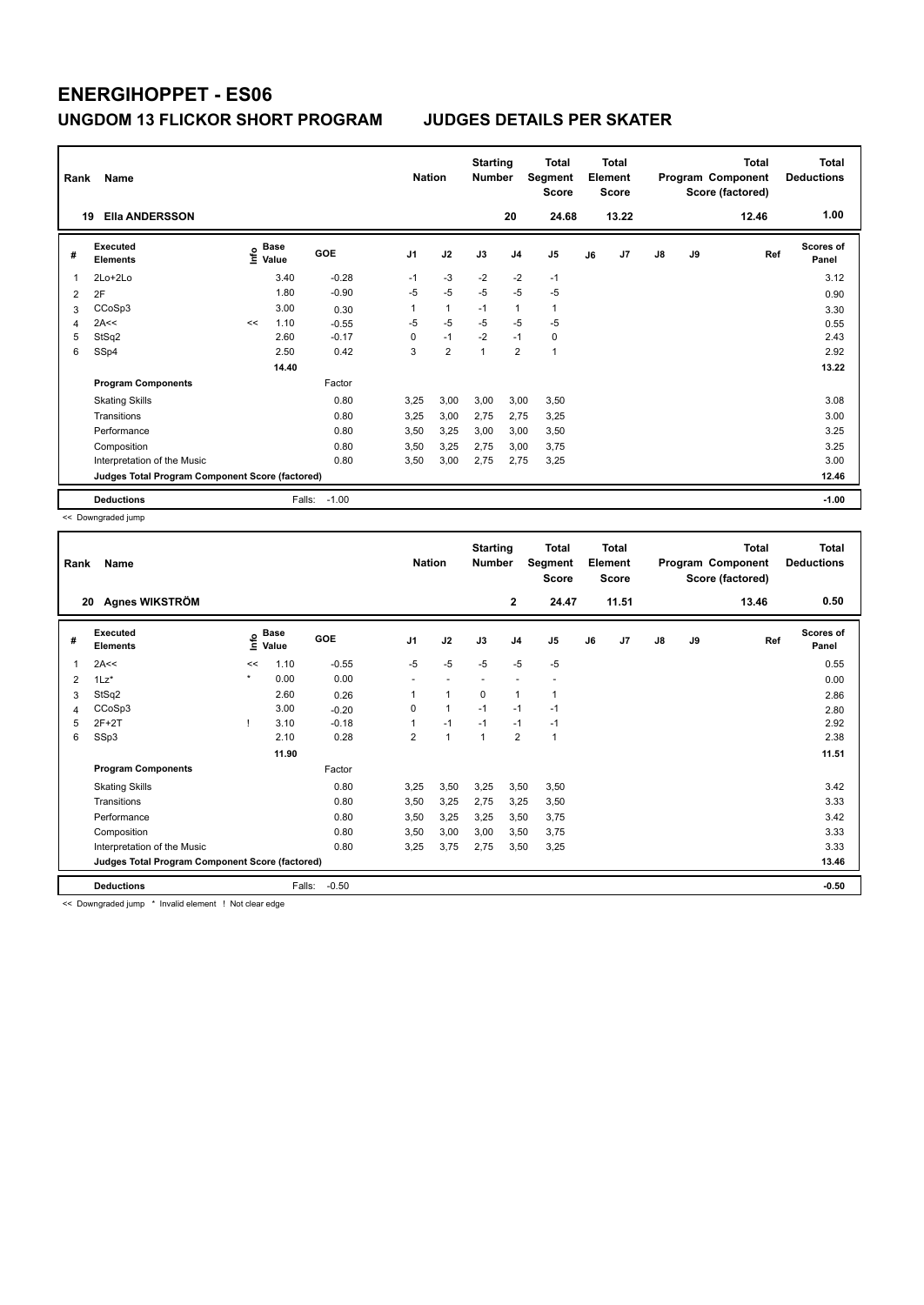| Rank<br>21 | Name<br>Smilla JOHANSSON                        |      |                      |         | <b>Nation</b>  |                | <b>Starting</b><br><b>Number</b> | 13             | <b>Total</b><br>Segment<br><b>Score</b><br>23.85 |    | <b>Total</b><br>Element<br><b>Score</b><br>12.11 |               |    | <b>Total</b><br>Program Component<br>Score (factored)<br>12.74 | Total<br><b>Deductions</b><br>1.00 |
|------------|-------------------------------------------------|------|----------------------|---------|----------------|----------------|----------------------------------|----------------|--------------------------------------------------|----|--------------------------------------------------|---------------|----|----------------------------------------------------------------|------------------------------------|
| #          | Executed<br><b>Elements</b>                     | ١nf٥ | <b>Base</b><br>Value | GOE     | J <sub>1</sub> | J2             | J3                               | J <sub>4</sub> | J <sub>5</sub>                                   | J6 | J <sub>7</sub>                                   | $\mathsf{J}8$ | J9 | Ref                                                            | Scores of<br>Panel                 |
| 1          | 2Lz                                             |      | 2.10                 | $-0.35$ | $-2$           | $-2$           | $-2$                             | $-1$           | $-1$                                             |    |                                                  |               |    |                                                                | 1.75                               |
| 2          | SSp1                                            |      | 1.30                 | 0.35    | 3              | 3              | 3                                | $\overline{2}$ | $\overline{2}$                                   |    |                                                  |               |    |                                                                | 1.65                               |
| 3          | 2F+2T                                           |      | 3.10                 | $-0.30$ | $-1$           | $-3$           | $-2$                             | $-2$           | $-1$                                             |    |                                                  |               |    |                                                                | 2.80                               |
| 4          | CCoSp3                                          |      | 3.00                 | 0.50    | $\overline{2}$ | $\overline{2}$ | $\overline{2}$                   | $\overline{1}$ | 1                                                |    |                                                  |               |    |                                                                | 3.50                               |
| 5          | 2A<<                                            | <<   | 1.10                 | $-0.55$ | $-5$           | $-5$           | $-5$                             | $-5$           | $-5$                                             |    |                                                  |               |    |                                                                | 0.55                               |
| 6          | StSq1                                           |      | 1.80                 | 0.06    | 1              | $-1$           | $\Omega$                         | 0              | 1                                                |    |                                                  |               |    |                                                                | 1.86                               |
|            |                                                 |      | 12.40                |         |                |                |                                  |                |                                                  |    |                                                  |               |    |                                                                | 12.11                              |
|            | <b>Program Components</b>                       |      |                      | Factor  |                |                |                                  |                |                                                  |    |                                                  |               |    |                                                                |                                    |
|            | <b>Skating Skills</b>                           |      |                      | 0.80    | 3,50           | 3,25           | 3,50                             | 3,25           | 3.75                                             |    |                                                  |               |    |                                                                | 3.42                               |
|            | Transitions                                     |      |                      | 0.80    | 3,25           | 2,50           | 3,00                             | 3,00           | 3,50                                             |    |                                                  |               |    |                                                                | 3.08                               |
|            | Performance                                     |      |                      | 0.80    | 3,25           | 2,75           | 3,25                             | 3,00           | 3,50                                             |    |                                                  |               |    |                                                                | 3.17                               |
|            | Composition                                     |      |                      | 0.80    | 3,25           | 3,00           | 3,00                             | 2,75           | 3,75                                             |    |                                                  |               |    |                                                                | 3.08                               |
|            | Interpretation of the Music                     |      |                      | 0.80    | 3,25           | 3,00           | 3,25                             | 2,75           | 3,25                                             |    |                                                  |               |    |                                                                | 3.17                               |
|            | Judges Total Program Component Score (factored) |      |                      |         |                |                |                                  |                |                                                  |    |                                                  |               |    |                                                                | 12.74                              |
|            | <b>Deductions</b>                               |      | Time violation:      | $-1.00$ |                |                |                                  |                |                                                  |    |                                                  |               |    |                                                                | $-1.00$                            |

<< Downgraded jump ! Not clear edge

| Rank | Name                                            |      |                      | <b>Nation</b> | <b>Starting</b><br><b>Number</b> |              | <b>Total</b><br>Segment<br><b>Score</b> |                | <b>Total</b><br>Element<br><b>Score</b> |    |      | <b>Total</b><br>Program Component<br>Score (factored) | <b>Total</b><br><b>Deductions</b> |       |                           |
|------|-------------------------------------------------|------|----------------------|---------------|----------------------------------|--------------|-----------------------------------------|----------------|-----------------------------------------|----|------|-------------------------------------------------------|-----------------------------------|-------|---------------------------|
|      | <b>Stella HAGELBERG</b><br>22                   |      |                      |               |                                  |              |                                         | 17             | 23.28                                   |    | 9.98 |                                                       |                                   | 13.80 | 0.50                      |
| #    | Executed<br><b>Elements</b>                     | lnfo | <b>Base</b><br>Value | GOE           | J <sub>1</sub>                   | J2           | J3                                      | J <sub>4</sub> | J <sub>5</sub>                          | J6 | J7   | J8                                                    | J9                                | Ref   | <b>Scores of</b><br>Panel |
| 1    | $2F+2T$                                         |      | 3.10                 | $-0.18$       | $-1$                             | $-1$         | $-2$                                    | $-1$           | $-1$                                    |    |      |                                                       |                                   |       | 2.92                      |
| 2    | 2A<<                                            | <<   | 1.10                 | $-0.55$       | $-5$                             | $-5$         | $-5$                                    | $-5$           | $-5$                                    |    |      |                                                       |                                   |       | 0.55                      |
| 3    | SSp2                                            |      | 1.60                 | $-0.05$       | 0                                | 0            | $-2$                                    | $-1$           | 1                                       |    |      |                                                       |                                   |       | 1.55                      |
| 4    | StSq2                                           |      | 2.60                 | 0.26          | $-1$                             | $\mathbf{1}$ | 1                                       | 1              | 2                                       |    |      |                                                       |                                   |       | 2.86                      |
| 5    | 2Lz                                             |      | 2.10                 | 0.00          | 0                                | $-2$         | $-1$                                    | 1              | 1                                       |    |      |                                                       |                                   |       | 2.10                      |
| 6    | CCoSp                                           |      | 0.00                 | 0.00          |                                  |              |                                         |                |                                         |    |      |                                                       |                                   |       | 0.00                      |
|      |                                                 |      | 10.50                |               |                                  |              |                                         |                |                                         |    |      |                                                       |                                   |       | 9.98                      |
|      | <b>Program Components</b>                       |      |                      | Factor        |                                  |              |                                         |                |                                         |    |      |                                                       |                                   |       |                           |
|      | <b>Skating Skills</b>                           |      |                      | 0.80          | 3,25                             | 4,00         | 3,00                                    | 3,75           | 4,00                                    |    |      |                                                       |                                   |       | 3.67                      |
|      | Transitions                                     |      |                      | 0.80          | 3,00                             | 3,50         | 2,75                                    | 3,25           | 3,50                                    |    |      |                                                       |                                   |       | 3.25                      |
|      | Performance                                     |      |                      | 0.80          | 3,00                             | 3,75         | 3,25                                    | 3,50           | 3,75                                    |    |      |                                                       |                                   |       | 3.50                      |
|      | Composition                                     |      |                      | 0.80          | 3,00                             | 3,75         | 3,25                                    | 3,50           | 4,00                                    |    |      |                                                       |                                   |       | 3.50                      |
|      | Interpretation of the Music                     |      |                      | 0.80          | 3,25                             | 4,00         | 3,00                                    | 3,25           | 3,50                                    |    |      |                                                       |                                   |       | 3.33                      |
|      | Judges Total Program Component Score (factored) |      |                      |               |                                  |              |                                         |                |                                         |    |      |                                                       |                                   |       | 13.80                     |
|      | <b>Deductions</b>                               |      | Falls:               | $-0.50$       |                                  |              |                                         |                |                                         |    |      |                                                       |                                   |       | $-0.50$                   |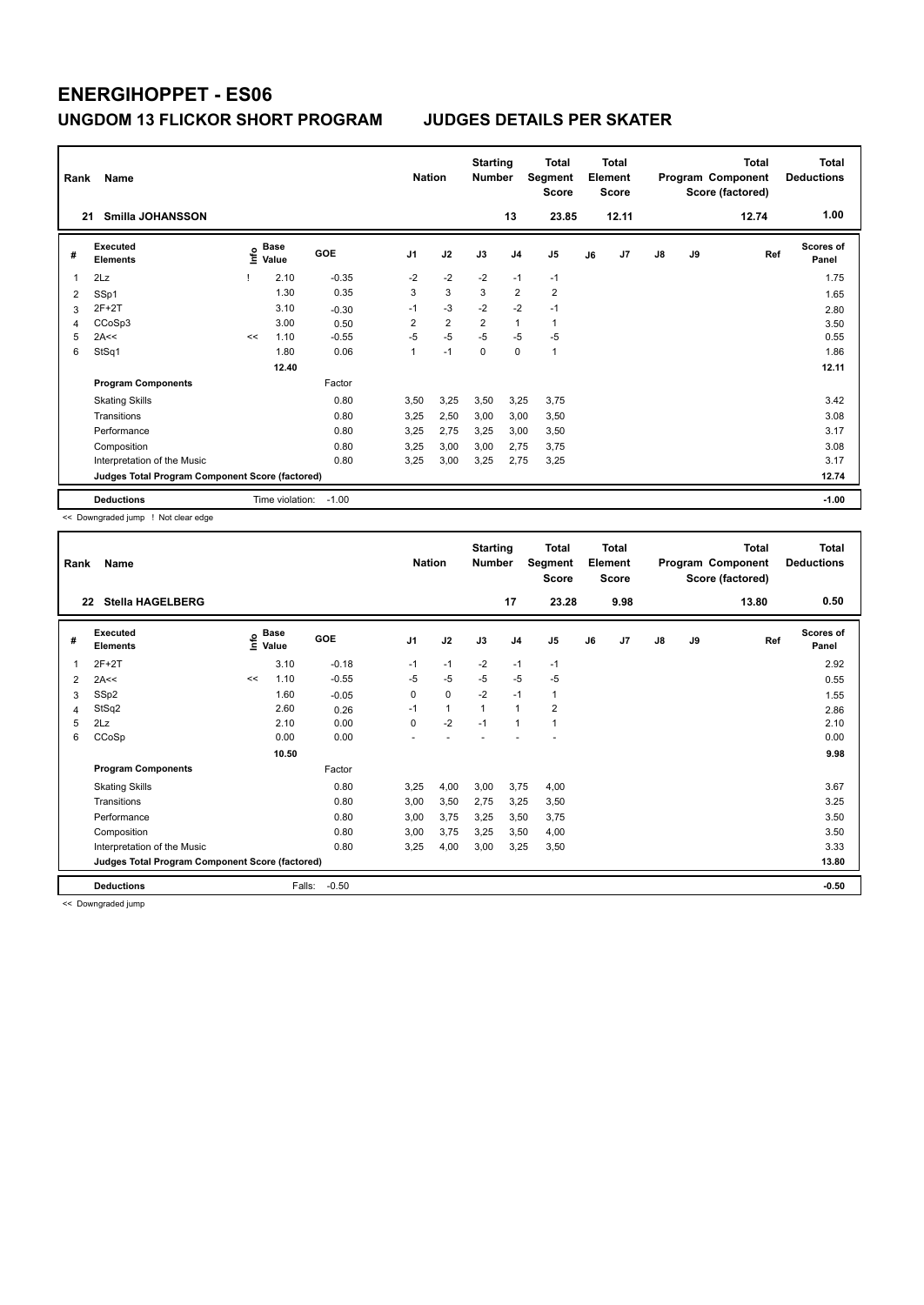| Rank | Name                                            |         |               |         | <b>Nation</b>  |      | <b>Starting</b><br><b>Number</b> |                | <b>Total</b><br>Segment<br><b>Score</b> |    | <b>Total</b><br>Element<br><b>Score</b> |               |    | <b>Total</b><br>Program Component<br>Score (factored) | <b>Total</b><br><b>Deductions</b> |
|------|-------------------------------------------------|---------|---------------|---------|----------------|------|----------------------------------|----------------|-----------------------------------------|----|-----------------------------------------|---------------|----|-------------------------------------------------------|-----------------------------------|
| 23   | Laura JANSSON-TÖRNOVIST                         |         |               |         |                |      |                                  | 21             | 23.05                                   |    | 11.15                                   |               |    | 12.40                                                 | 0.50                              |
| #    | Executed<br><b>Elements</b>                     | ١nf٥    | Base<br>Value | GOE     | J <sub>1</sub> | J2   | J3                               | J <sub>4</sub> | J <sub>5</sub>                          | J6 | J <sub>7</sub>                          | $\mathsf{J}8$ | J9 | Ref                                                   | <b>Scores of</b><br>Panel         |
| 1    | 2A<<                                            | <<      | 1.10          | $-0.55$ | $-5$           | $-5$ | $-5$                             | $-5$           | $-5$                                    |    |                                         |               |    |                                                       | 0.55                              |
| 2    | $1Lo*$                                          | $\star$ | 0.00          | 0.00    | ٠              |      |                                  |                |                                         |    |                                         |               |    |                                                       | 0.00                              |
| 3    | LSp3                                            |         | 2.40          | 0.08    | 0              | 0    | 0                                | $\overline{1}$ | 1                                       |    |                                         |               |    |                                                       | 2.48                              |
| 4    | StSq2                                           |         | 2.60          | $-0.17$ | $-1$           | $-2$ | $-1$                             | $\mathbf 0$    | $\mathbf 1$                             |    |                                         |               |    |                                                       | 2.43                              |
| 5    | $2Lz+2T$                                        |         | 3.40          | $-0.21$ | $-1$           | $-1$ | $-1$                             | $-1$           | $\mathbf 0$                             |    |                                         |               |    |                                                       | 3.19                              |
| 6    | CCoSp2                                          |         | 2.50          | 0.00    | 0              | $-1$ | 0                                | 0              | $\mathbf{1}$                            |    |                                         |               |    |                                                       | 2.50                              |
|      |                                                 |         | 12.00         |         |                |      |                                  |                |                                         |    |                                         |               |    |                                                       | 11.15                             |
|      | <b>Program Components</b>                       |         |               | Factor  |                |      |                                  |                |                                         |    |                                         |               |    |                                                       |                                   |
|      | <b>Skating Skills</b>                           |         |               | 0.80    | 3,00           | 3,50 | 3,25                             | 3,25           | 3,25                                    |    |                                         |               |    |                                                       | 3.25                              |
|      | Transitions                                     |         |               | 0.80    | 3,00           | 3,25 | 2,75                             | 3,00           | 3,50                                    |    |                                         |               |    |                                                       | 3.08                              |
|      | Performance                                     |         |               | 0.80    | 2,75           | 3,00 | 3,25                             | 3,00           | 3,25                                    |    |                                         |               |    |                                                       | 3.08                              |
|      | Composition                                     |         |               | 0.80    | 3.00           | 3,50 | 3,00                             | 2.75           | 3.75                                    |    |                                         |               |    |                                                       | 3.17                              |
|      | Interpretation of the Music                     |         |               | 0.80    | 2.75           | 3,25 | 3,00                             | 2,75           | 3,00                                    |    |                                         |               |    |                                                       | 2.92                              |
|      | Judges Total Program Component Score (factored) |         |               |         |                |      |                                  |                |                                         |    |                                         |               |    |                                                       | 12.40                             |
|      | <b>Deductions</b>                               |         | Falls:        | $-0.50$ |                |      |                                  |                |                                         |    |                                         |               |    |                                                       | $-0.50$                           |

<< Downgraded jump \* Invalid element

| Rank | Name                                            |         |                      | <b>Nation</b> |                | <b>Starting</b><br><b>Number</b> |              | Total<br>Segment<br><b>Score</b> |                | <b>Total</b><br>Element<br><b>Score</b> |                |    | <b>Total</b><br>Program Component<br>Score (factored) | <b>Total</b><br><b>Deductions</b> |                    |
|------|-------------------------------------------------|---------|----------------------|---------------|----------------|----------------------------------|--------------|----------------------------------|----------------|-----------------------------------------|----------------|----|-------------------------------------------------------|-----------------------------------|--------------------|
| 24   | <b>Sara TAHVANAINEN</b>                         |         |                      |               |                |                                  |              | 10                               | 22.27          |                                         | 9.77           |    |                                                       | 13.00                             | 0.50               |
| #    | Executed<br><b>Elements</b>                     | lnfo    | <b>Base</b><br>Value | GOE           | J <sub>1</sub> | J2                               | J3           | J <sub>4</sub>                   | J <sub>5</sub> | J6                                      | J <sub>7</sub> | J8 | J9                                                    | Ref                               | Scores of<br>Panel |
| 1    | LSp1                                            |         | 1.50                 | 0.00          | 1              | $-1$                             | $\mathbf{1}$ | $-1$                             | 0              |                                         |                |    |                                                       |                                   | 1.50               |
| 2    | 2A<<                                            | <<      | 1.10                 | $-0.55$       | $-5$           | $-5$                             | $-5$         | $-5$                             | $-5$           |                                         |                |    |                                                       |                                   | 0.55               |
| 3    | StSq1                                           |         | 1.80                 | 0.06          | $\overline{2}$ | 0                                | 1            | 0                                | 0              |                                         |                |    |                                                       |                                   | 1.86               |
| 4    | $2F+1Lo*$                                       | $\star$ | 1.80                 | $-0.90$       | $-5$           | $-5$                             | $-5$         | $-5$                             | $-5$           |                                         |                |    |                                                       |                                   | 0.90               |
| 5    | 2Lze                                            | e       | 1.58                 | $-0.47$       | $-3$           | $-3$                             | $-3$         | $-3$                             | $-3$           |                                         |                |    |                                                       |                                   | 1.11               |
| 6    | CCoSp4                                          |         | 3.50                 | 0.35          | $\overline{2}$ | 0                                | 1            | $\mathbf{1}$                     | $\mathbf{1}$   |                                         |                |    |                                                       |                                   | 3.85               |
|      |                                                 |         | 11.28                |               |                |                                  |              |                                  |                |                                         |                |    |                                                       |                                   | 9.77               |
|      | <b>Program Components</b>                       |         |                      | Factor        |                |                                  |              |                                  |                |                                         |                |    |                                                       |                                   |                    |
|      | <b>Skating Skills</b>                           |         |                      | 0.80          | 3,50           | 3,50                             | 3,25         | 3,25                             | 3,25           |                                         |                |    |                                                       |                                   | 3.33               |
|      | Transitions                                     |         |                      | 0.80          | 3,50           | 3,75                             | 3,00         | 3,25                             | 2,75           |                                         |                |    |                                                       |                                   | 3.25               |
|      | Performance                                     |         |                      | 0.80          | 3,50           | 3,25                             | 3,25         | 3,25                             | 3,00           |                                         |                |    |                                                       |                                   | 3.25               |
|      | Composition                                     |         |                      | 0.80          | 3,50           | 3,50                             | 3,50         | 3,00                             | 3,25           |                                         |                |    |                                                       |                                   | 3.42               |
|      | Interpretation of the Music                     |         |                      | 0.80          | 3,25           | 3,50                             | 3,00         | 2,75                             | 2,75           |                                         |                |    |                                                       |                                   | 3.00               |
|      | Judges Total Program Component Score (factored) |         |                      |               |                |                                  |              |                                  |                |                                         |                |    |                                                       |                                   | 13.00              |
|      | <b>Deductions</b>                               |         | Falls:               | $-0.50$       |                |                                  |              |                                  |                |                                         |                |    |                                                       |                                   | $-0.50$            |

<< Downgraded jump \* Invalid element e Wrong edge